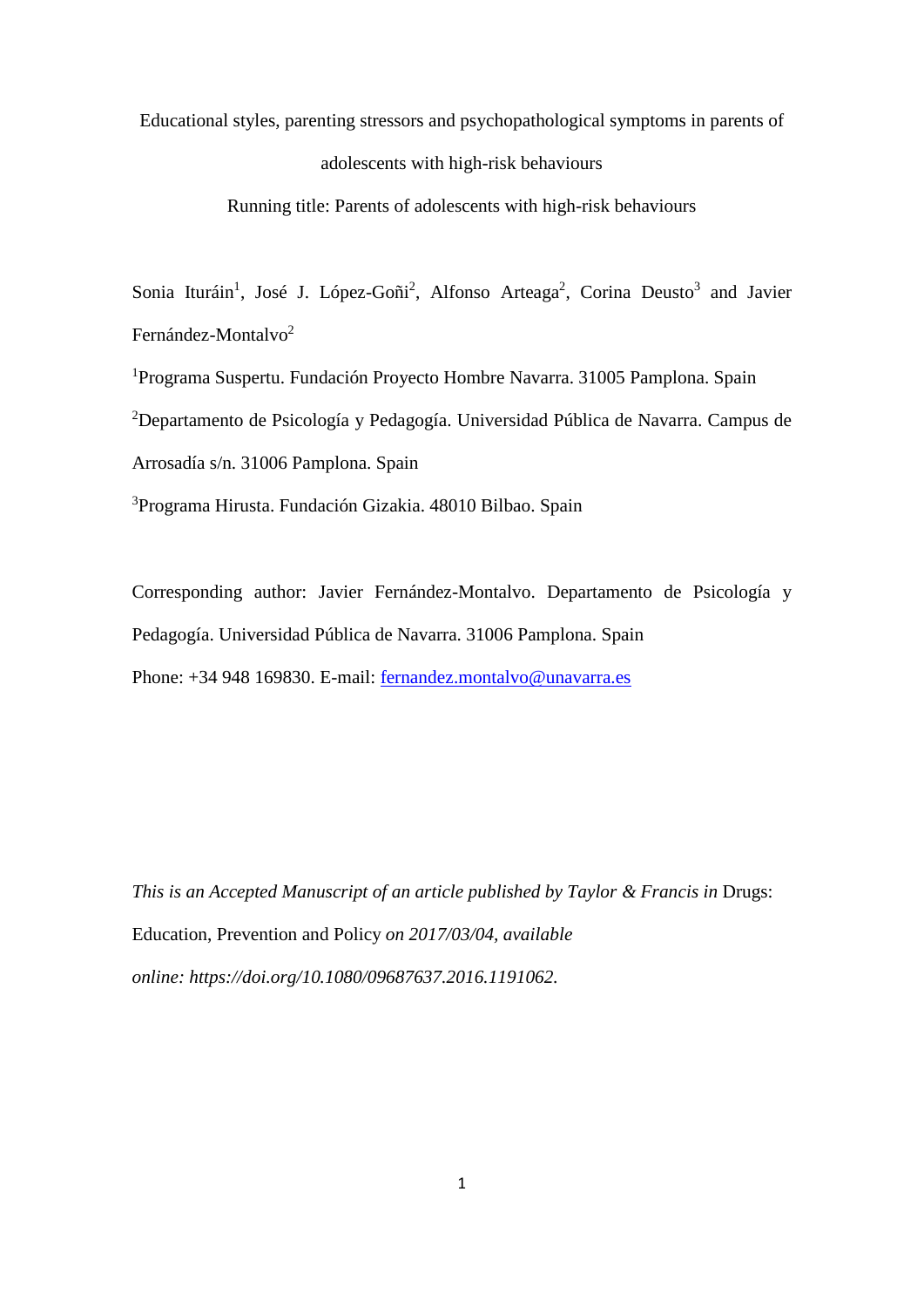Title: Educational styles, parenting stressors and psychopathological symptoms in parents of adolescents with high-risk behaviours

# Summary

Aims: The main goal of this study was to determine the characteristics of parents who sought help from two prevention programmes due to having an adolescent child who presents risk behaviours. Method: The sample was composed of 374 parents (169 male and 205 female). Information on socio-demographic characteristics, psychopathological symptoms, emotional states, educational styles and maladjustment to everyday life was collected. Findings: The results show statistically differences by gender. Mothers obtained a higher degree of psychopathology symptoms, maladjustment and parental stress relative to fathers. Mothers also used more frequently authoritative and permissive parenting styles. In general, authoritarian and permissive parenting styles and stressful perceptions of the parental role are associated with more psychopathological symptoms and with maladjustment. Finally, the following variables predicted the severity of psychopathological symptoms: secondary education, maladjustment, stressful perceptions of the parental role, and authoritarian and permissive parenting styles. Conclusions: This study highlights the need to assess the psychological problems of parents of adolescents with risk behaviours and to develop specific intervention programmes.

Keywords: adolescence; risk behaviours; parents; educational styles; parenting stressors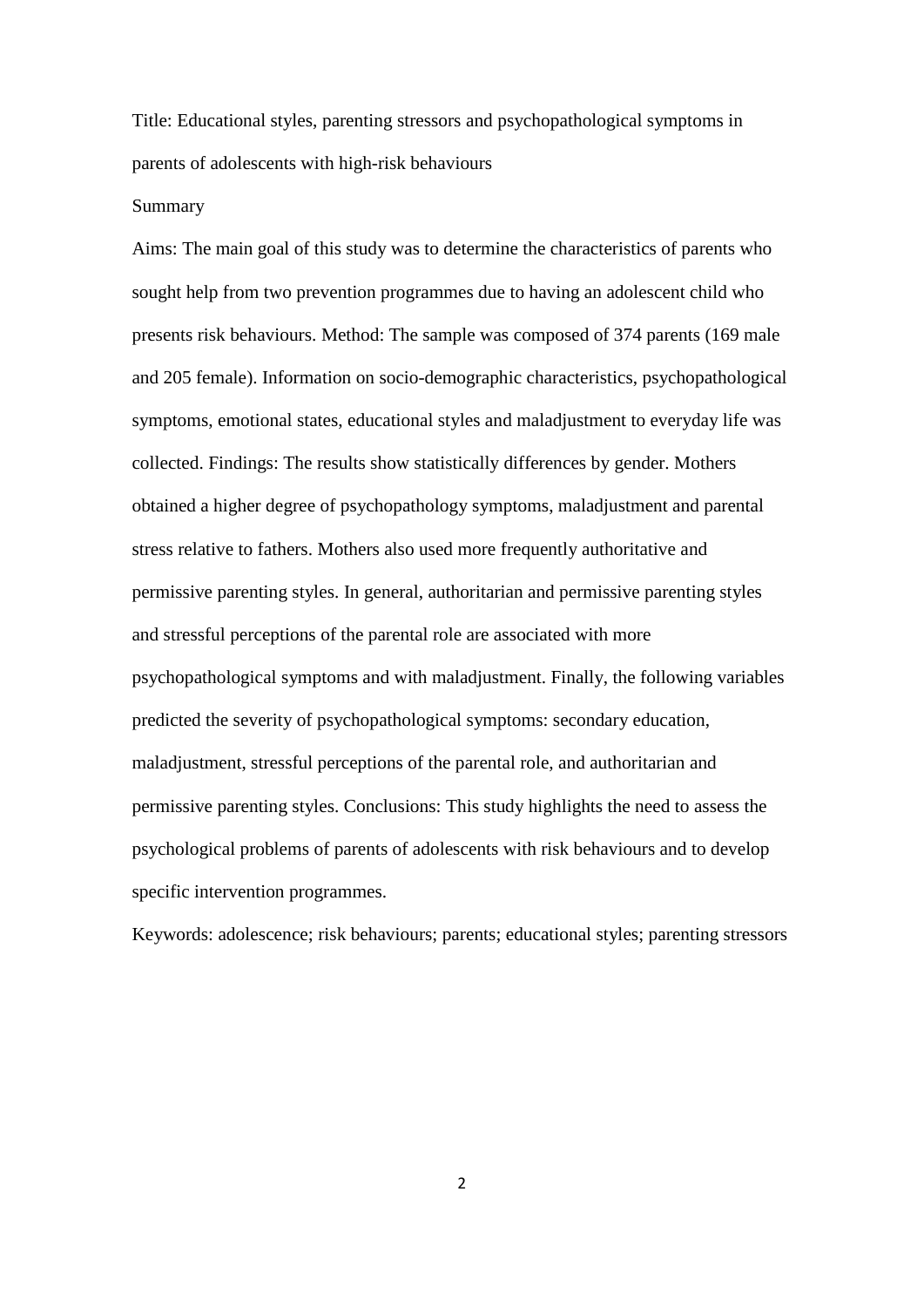Educational styles, parenting stressors and psychopathological symptoms in parents of adolescents with high-risk behaviours

## **Introduction**

The most common risk behaviours in adolescents are those related to drug consumption and to the development of antisocial behaviour (Luengo, Romero, Gómez-Fragüela, Guerra, & Lence, 2008). Various studies show that the presence of these types of risk behaviours at an early age increases one's likelihood of maintaining such behaviours over the long term (Espiritu, Huizinga, Crawford, & Loeber, 2001; Farrington, Lambert, & West, 1998; Kempf-Leonard, Chesney-Lind, & Hawkins, 2001; Krohn, Thornberry, Rivera, & Blanc, 2001; Loeber & Farrington, 1998). Some risk factors that have been identified in adolescents with these problem behaviours are school failure, involvement in youth gangs, violent attitudes or a lack of social skills (López & Rodríguez-Arias, 2012). Additionally, various studies have shown that the presence of family conflicts significantly increases one's risk of developing problem behaviours related to substance abuse and aggressive behaviour (Ary et al., 1998; Estévez, Jiménez, & Musitu, 2007).

Additionally, fathers and mothers of adolescents with risk behaviours present a high incidence of psychological problems, mainly symptoms of anxiety, depression and irritability that result from complex family situations generated in these households (Lloret, Espada, Cabrera, & Burkhart, 2013). Inadequate educational and communication styles are typical of these families and usually range between permissiveness and authoritarianism and lack appropriate strategies for coping with relationships with adolescents (Ary, et al., 1998; Parker & Benson, 2004). This is a highly relevant factor, as existing data show that both a suitable family atmosphere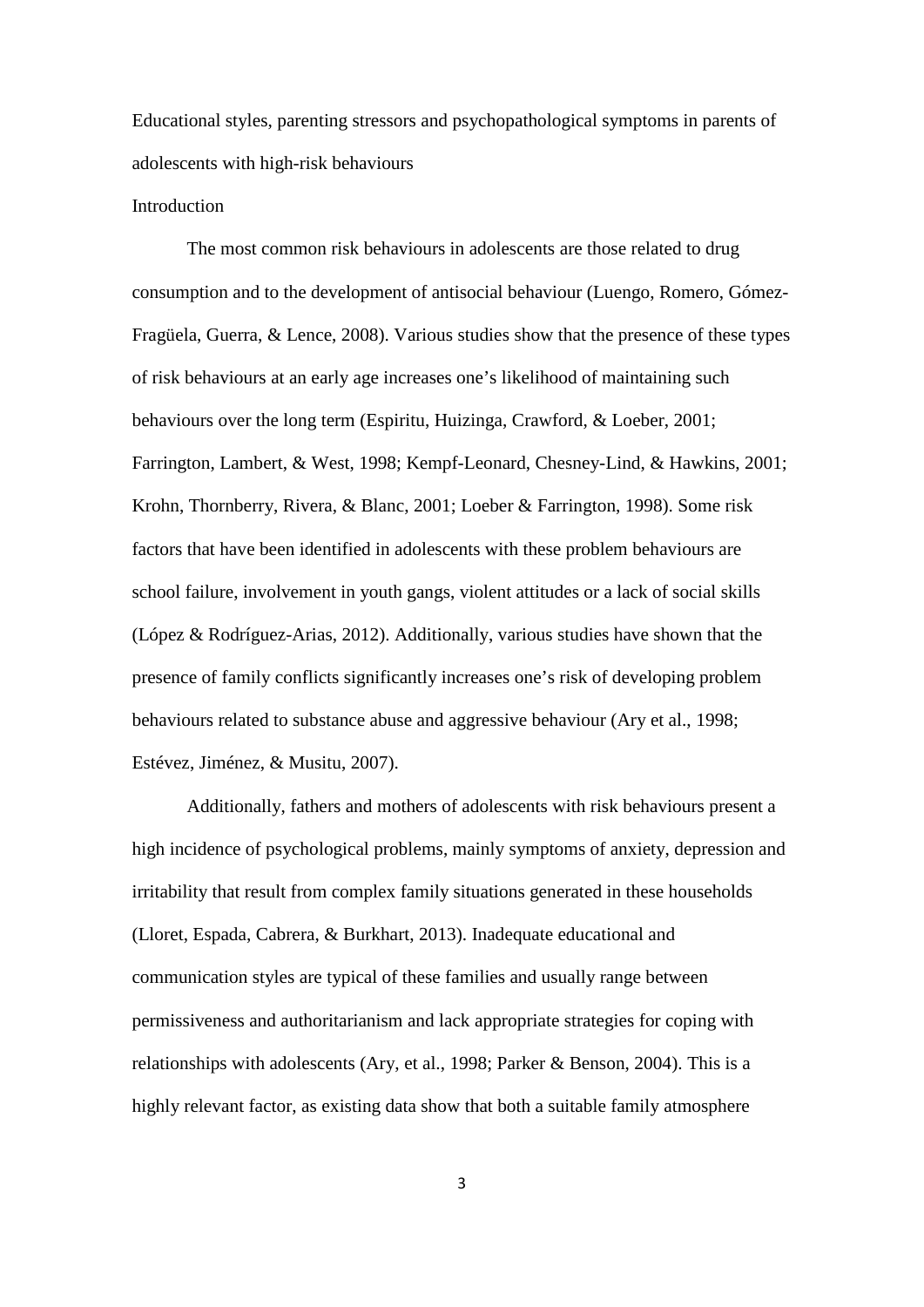(Jiménez, 2011) and appropriate communication between family members (Cava, Murgui, & Musitu, 2008) serve as important protective factors.

In this sense, certain programmes developed over recent years that are directed at teenagers with problem behaviours have included specific interventions with parents. The main European database that lists programmes that include some type of evaluation only lists two specific programmes in Spain (European Monitoring Centre for Drugs and Drug Addiction, 2015a, 2015b): the Suspertu programme, developed by the Proyecto Hombre Navarra Foundation, and the Hirusta programme, developed by the Gizakia de Bizkaia Foundation. These two prevention programmes are directed at teenagers who present risk behaviours (mainly of substance use and aggressive behaviour) and offer specific intervention programs for the parents of these adolescents.

However, though these two interventions have a 16-year-old history, no studies have yet been conducted on the characteristics of these parents, on the family consequences of the conflictive experiences that they share, or on the psychological effects of the adolescents' behaviour. No data exist on the effectiveness of these specific intervention programmes directed at families, with the exception of one isolated qualitative study (Comas, 2004). From an international perspective, there is also an important gap in research about how these parents are affected and what type of help they need (Burkhart, 2011).

Therefore, the main objective of this study was to determine the sociodemographic characteristics, educational styles, emotional states, psychopathological symptoms and degrees of maladjustment to everyday life of the parents of adolescents engaged in risk behaviours who have sought help from the two Spanish prevention programmes included in the EDDRA database (European Monitoring Centre for Drugs and Drug Addiction, 2015a, 2015b). Moreover, this study tried to establish the main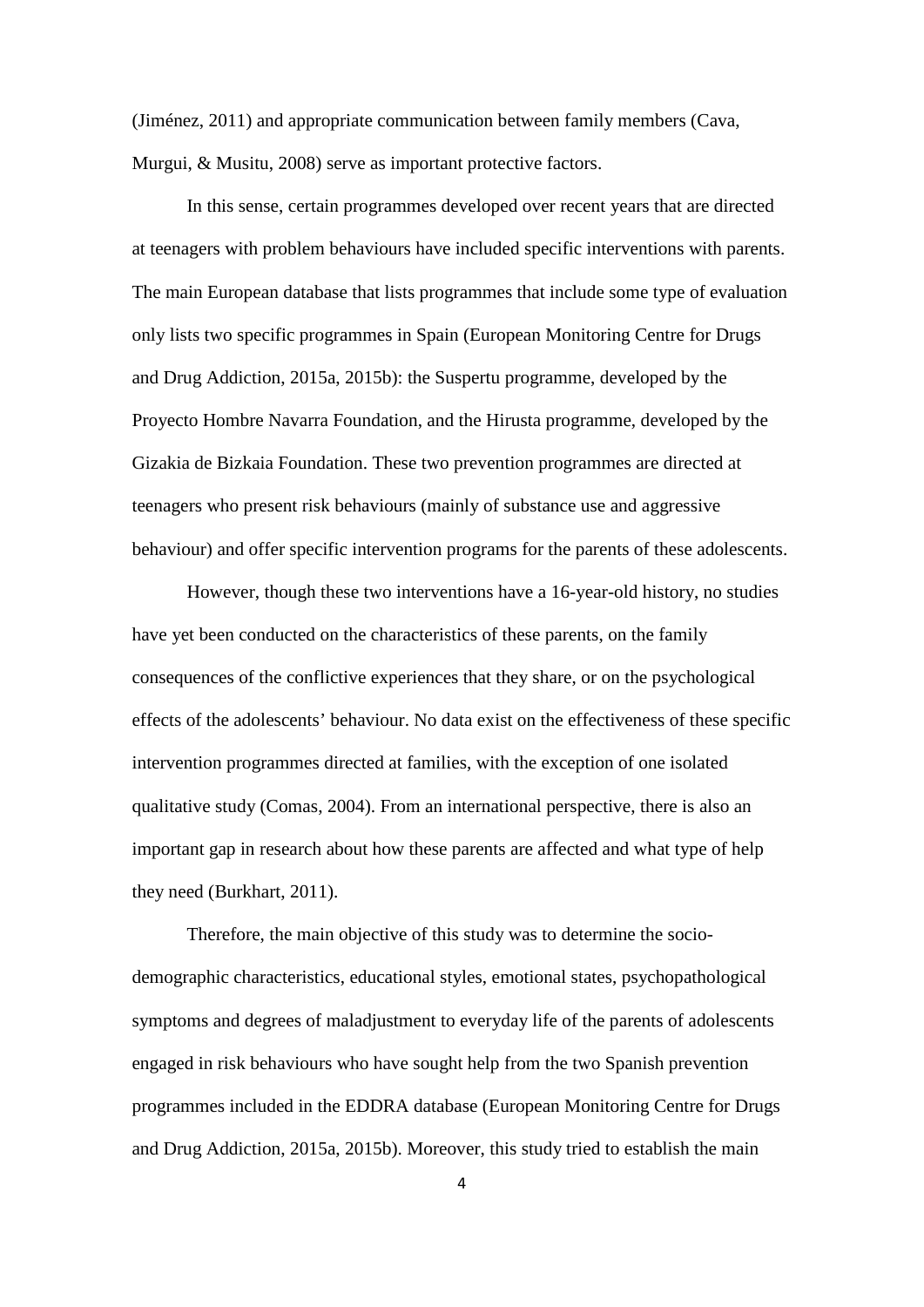variables associated with a worse personal condition of the parents (psychopathological symptoms and maladjustment). The specific contribution of this study will be to have accurate information on the characteristics of these parents and on the problems they face as a way to improve the intervention programmes implemented for them.

# Method

This study's protocol was approved by the ethics committee of the Public University of Navarra (Code: PI-003/14).

## Participants

The sample for this study included 374 parents (169 fathers and 205 mothers) of adolescents ranging from 12 to 18 years old who present risk behaviours and who have sought assistance from the indicated prevention programmes developed by Suspertu of the Proyecto Hombre Navarra Foundation and by Hirusta of the Gizakia de Bizkaia Foundation from 2013 to 2014. The two prevention programmes are directed at at-risk teenagers (mainly for substance use and aggressive behaviour) and also offer interventions with their parents. Intervention approaches used in these programmes are the same, as both are based on the foundational principles of Proyecto Hombre. More specifically, these interventions involve both individual interviews with parents, which function as follow-up meetings for emotional support and for developing daily conflict management skills, and family gatherings with the adolescent and his or her parents, which are aimed at mediating and confronting specific situations depending on each case.

The following study participation inclusion criteria were used: 1) enrolment in either of the two indicated prevention programmes; 2) completion of the evaluation tests; and 3) signed informed consent to participate in the study.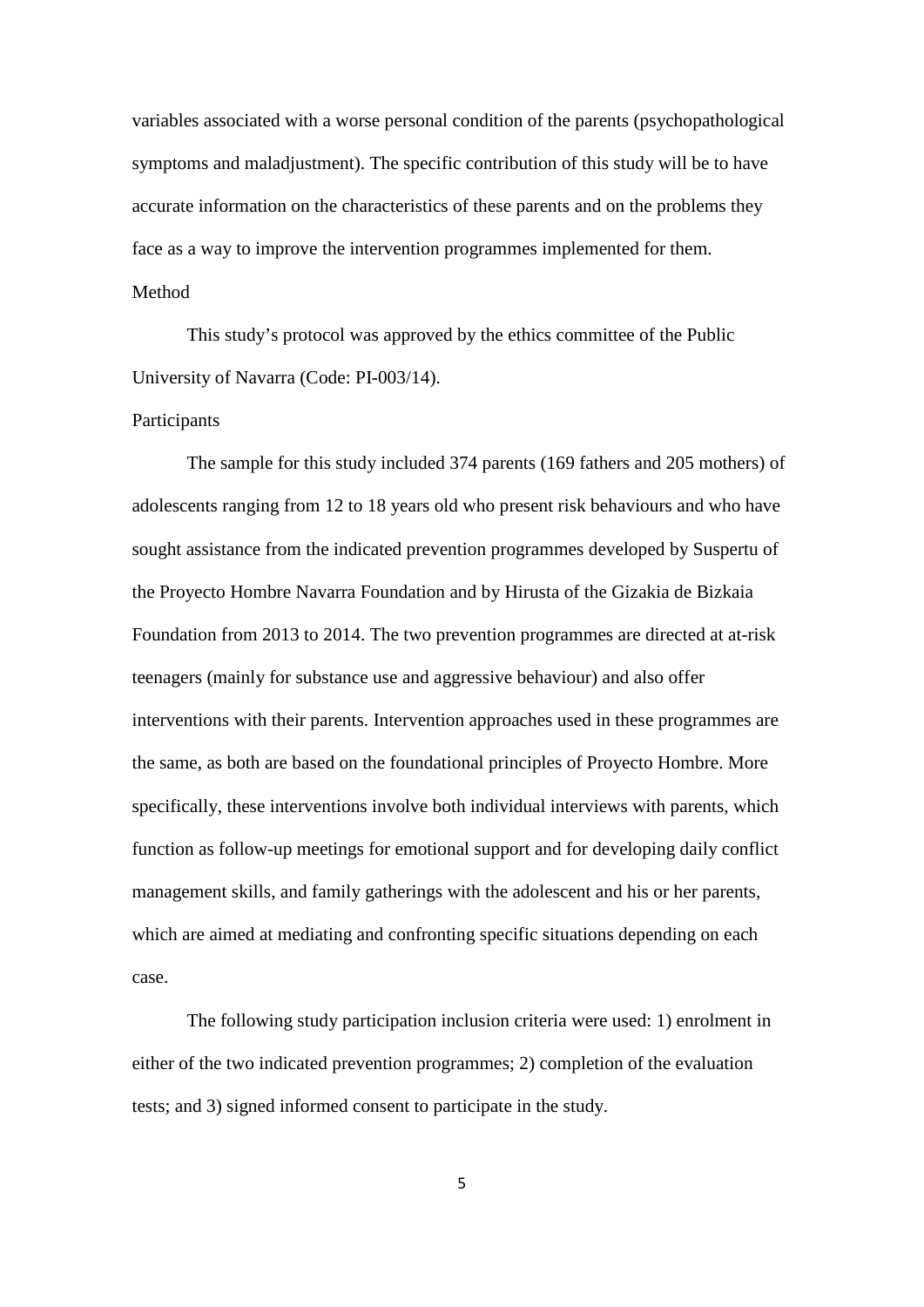The sample was composed of 54.8% of mothers and 45.2% fathers. The main socio-demographic characteristics are shown in table 1. The mean age of the individuals included in the study was  $48.8$  years (SD = 5.7), being fathers significantly older than mothers. Most of them had secondary studies, followed by university education. Although most of the sample was employed, the rate of unemployment and the proportion of homemakers was higher in mothers than in fathers. On the other hand in the 70.3% the whole family lived together, and in the rest of cases (27.7%) the family of origin had changed in different ways. Anyway, 95.1% of the parents in the sample lived with the adolescent child with high-risk behaviours.

## INSERT TABLE 1 HERE

Assessment instruments

The *Parenting Practices Questionnaire (PPQ)* (Robinson, Mandleco, Olsen, & Hart, 1995, 2001) identifies three parenting educational styles: authoritative, authoritarian and permissive. The questionnaire presents parents with a series of statements on possible behaviours exhibited during interactions with their children. Parents must choose one of four response options on a Likert scale ranging from one (*never*) to four (*always*) depending on their agreement or disagreement with each of them. A shortened Spanish version with 34 items (Arranz, Oliva, Olabarrieta, & Antolín, 2010) corresponding to one of the three parenting educational styles examined was used in this study. The Authoritative scale includes 13 items (range: 13-52), the Authoritarian scale includes 11 items (range: 11-44) and the Permissive scale includes 10 items (range: 10-40). Higher scores denote a higher prevalence of the educational style evaluated. The internal consistency is 0.86 for Authoritative scale, 0.62 for Permissive scale, and 0.77 for the Authoritarian scale.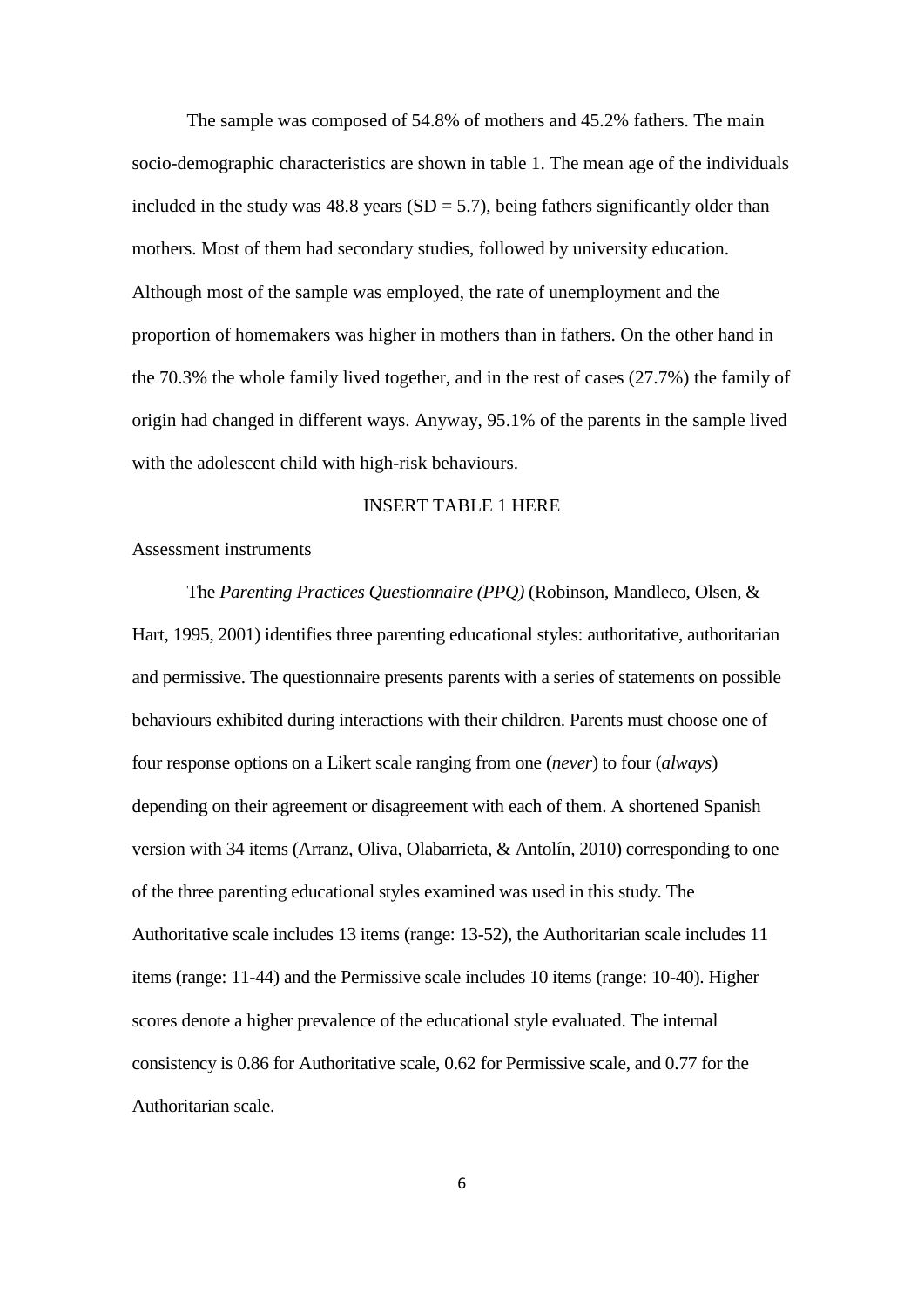The *Parental Stress Scale (PSS)* (Berry & Jones, 1995) is a self-administered questionnaire with 12 statements that are answered in a Likert scale with five response options ranging from one (*strongly disagree*) to five (*totally agree*) depending on the degree of agreement with each of the statements. This test assesses the degree of stress and gratification perceived by parents regarding their roles as fathers or mothers. Higher scores indicate a higher degree of parental stress (range 12-60). In addition to the total score, this test includes two subscales that offer information on two dimensions of perceived stress: a) Rewards from the child (five items), which assess the degree of gratification perceived in his/her role as a father/mother; and (b) Stressors (seven items), which assess the degree of perceived stress in his/her role as a father/mother. The Spanish adaptation by Oronoz, Balluerka and Alonso-Arbiol was used in this study (2007). The internal consistency is 0.77 for the Rewards subscale, and 0.76 for the Stressors subscale.

The *Symptom Checklist (SCL-90-R)* (Derogatis, 1975) is a self-administered questionnaire that was developed for the assessment of general psychopathology. It includes 90 items with five response options on a Likert scale that range from zero (*no*) and four (*a lot*). The questionnaire is designed to reflect a subject's symptoms of psychological distress. The SCL-90-R is composed of nine dimensions of primary symptoms (somatisation, obsession-compulsion, interpersonal sensitivity, depression, anxiety, hostility, phobic anxiety, paranoid ideation, and psychoticism). In addition, it offers three global indexes that reflect a subject's overall level of severity: Global Severity Index (GSI), Positive Symptom Distress Index (PSDI) and Positive Symptom Total (PST). The internal consistency ranges from 0.70 to 0.90. In this study, the percentiles of each dimension were considered

The *Maladjustment Scale* (Echeburúa, Corral, & Fernandez-Montalvo, 2000) reflects the extent to which each patient's problematic situation affects various areas of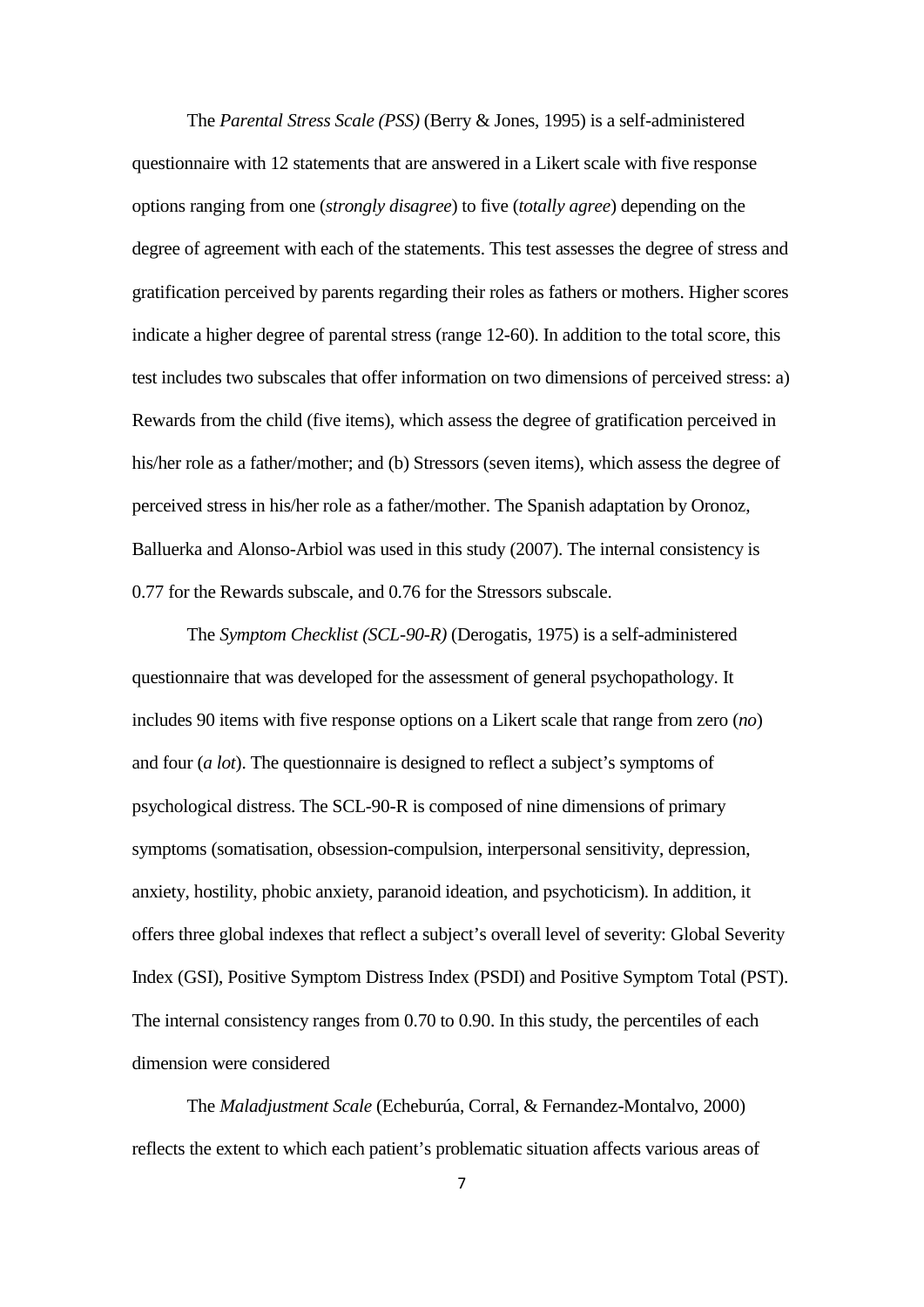everyday life: work or studies, social life, free time, partner relationships and family life. This instrument includes six items that range from zero (*nothing*) to five (*a lot*) on a Likert scale. The total scale range is 0–30. The cut-off point revealing a significant maladjustment is two points for each area and 12 points for the full scale. The internal consistency is 0.94. Procedure

After the participants were selected in accordance with the above criteria, sample data collection was conducted over two sessions based on the initial assessment established in the protocol of the two programmes. In the first meeting, data on sociodemographics, aspects related to educational styles and the degree of perceived stress among parents were collected. During the second session, psychopathological exploration was completed using the SCL-90-R and based the degree of maladjustment to everyday life derived from existing family problems involving the teenagers. All participants were interviewed by psychologists who had five or more years of experience in assessing and dealing with parents of at-risk adolescents. Self-report measures were administered with the presence and support of the interviewers.

After the evaluation sessions were completed, the parents engaged in usual treatments according to the corresponding prevention programme.

# Data analysis

Descriptive analyses were conducted for all of the variables. Bivariate analyses were employed using  $\gamma$ 2 or t-test statistics (depending on the nature of the variables studied) as well as Pearson's correlations. Moreover, two logistic regression analyses (forward method) were conducted to determine the main variables associated with a worse personal condition of the parents, using psychopathological symptoms  $(GSI > 70)$ and maladjustment levels (total score  $\geq$  12) as dependent variables. Although these variables were quantitative in nature, they have been dichotomized using the cut-off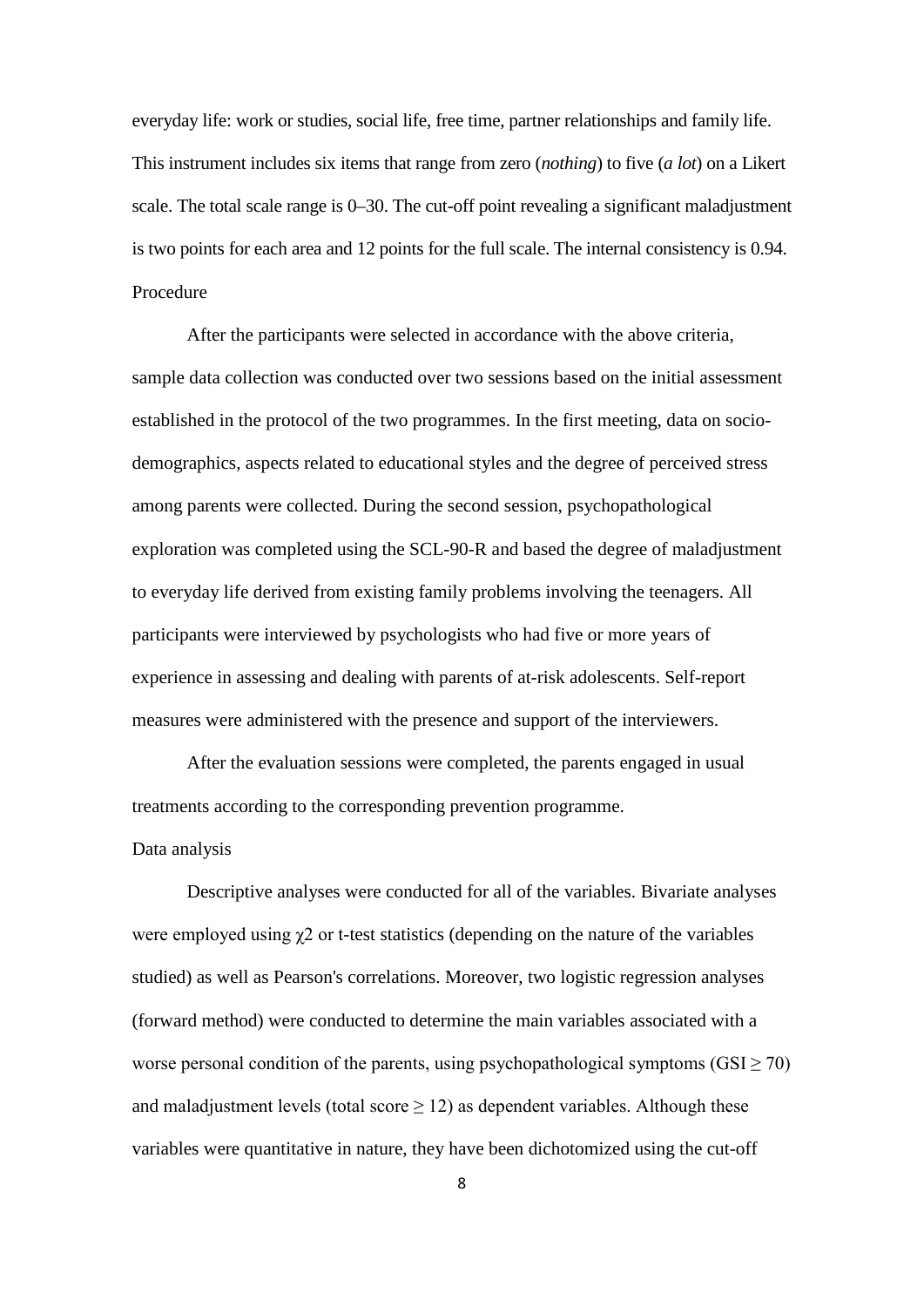points in order to identify from a clinical perspective parents who showed clinically relevant symptomatology and maladjustment (scores above the cut-off point). The variable entry criterion was set to 0.05 and the variable retention criterion to 0.10. The Hosmer–Lemeshow test was used to assess the goodness of fit of these models. A difference of *p <* .05 was considered significant. Statistical analyses were carried out using SPSS (version 15.0 for Windows).

# Results

Comparison between the fathers and mothers in the sample

Table 2 presents the scores obtained by the parents in the sample for all of the variables studied as well as a comparison based on gender. Statistically significant differences were observed between the fathers and mothers for nearly all of the variables. More specifically, the mothers generated significantly higher scores than the fathers in the subscales related to authoritative and permissive educational styles. In addition, they viewed their roles as mothers as more stressful than those of fathers.

### INSERT TABLE 2 HERE

Furthermore, mothers participating in the programme presented higher levels of psychopathological symptomatology in all dimensions of the SCL-90-R than the fathers. In this sense, scores obtained by the mothers in two global indexes of severity (GSI and PST) and for scales related to obsessive-compulsive or depressive symptomatology are of particular note. For all of these, scores exceeded the  $70<sup>th</sup>$ percentile. Conversely, scores obtained by fathers were significantly lower, falling below the 60<sup>th</sup> percentile for nearly all of the subscales.

The same tendency was observed for levels of maladjustment to everyday life, with the women generating significantly higher scores in all of the areas analysed, though with the exception of partner relationships. In any case, the mean scores for the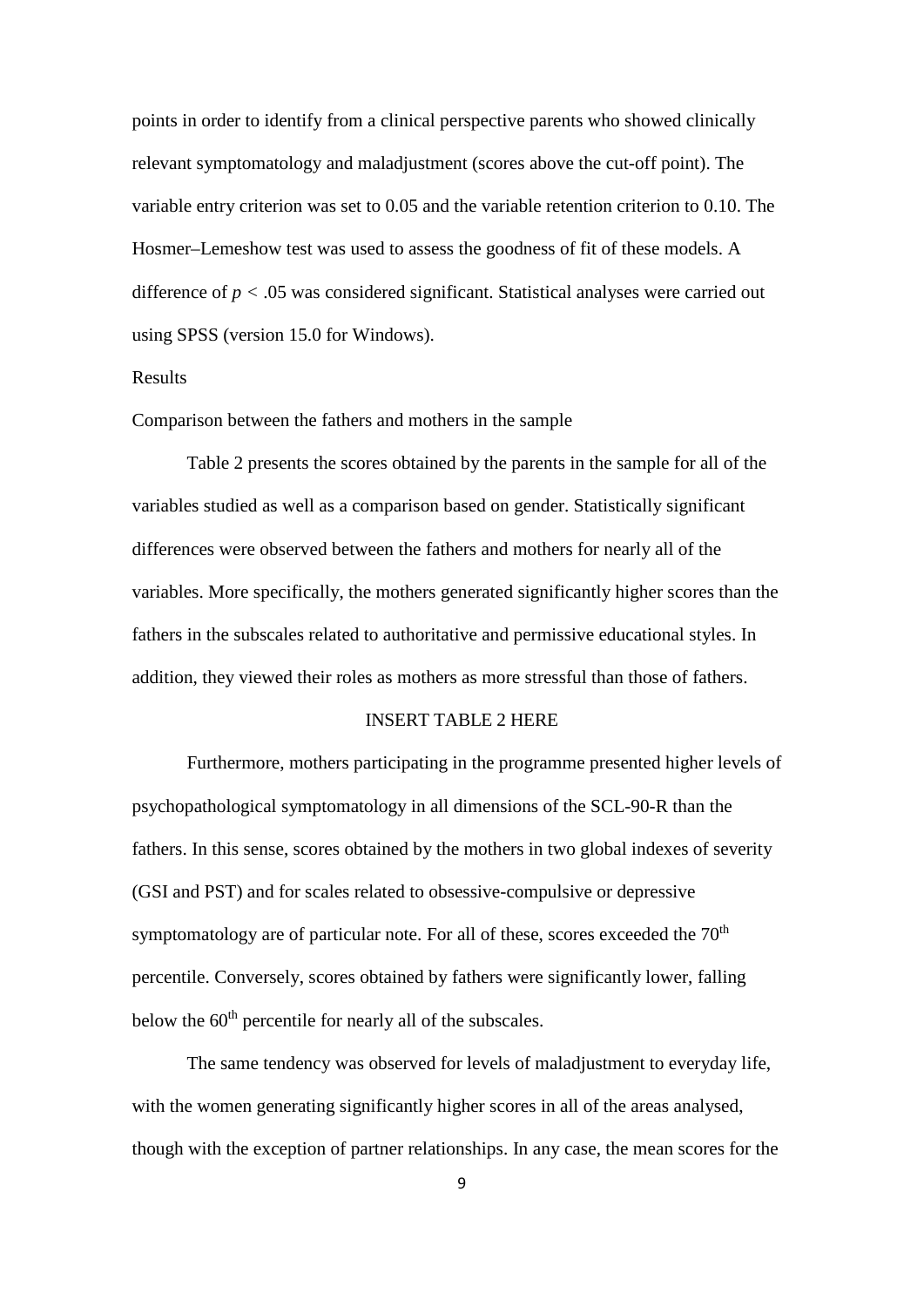women exceeded the cut-off point in all areas of maladjustment. For the men, the cutoff point was exceeded in four of the six areas assessed by the instrument. Relationships between the variables studied

Table 3 presents the results of the correlation analysis between educational styles and perceived stress and the severity of psychopathological symptoms and maladjustment to everyday life.

#### INSERT TABLE 3 HERE

Overall, parents (both fathers and mothers) who generated high scores for authoritative educational styles and who felt more rewarded in their role as fathers/mothers presented fewer psychopathological symptoms and less maladjustment. However, more permissive and authoritarian parents with more stressful perceptions of their roles as fathers/mothers showed more significant psychopathological symptoms and maladjustment to everyday life.

Multivariate analyses

The results of the logistic regression analysis show that the main variables that predicted the severity of psychopathological symptoms presented by the parents (GSI > 70) included the following: secondary educational background, high global maladjustment subscale scores, views of the parental role as stressful and a preference for authoritarian and permissive educational styles (table 4). Specifically, the odds ratios in secondary education and global maladjustment were above 2. The odds ratio in the rest of variables were above 1. In summary, these five variables correctly classified 73.5% of the cases.

### INSERT TABLE 4 HERE

Additionally, the main variables that predicted the degree of maladjustment to everyday life were the following: viewing the parental role to be unrewarding and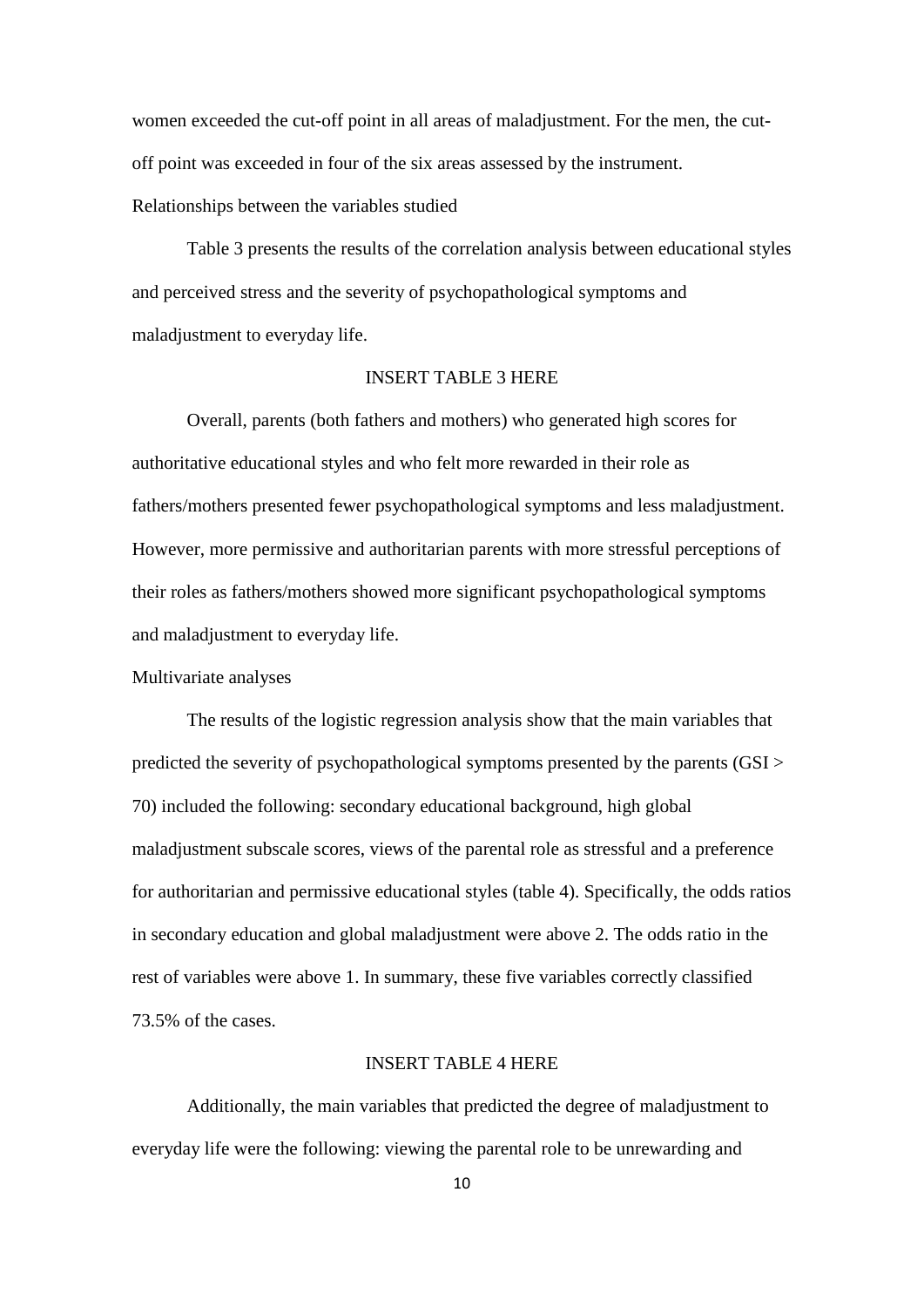highly stressful and a preference for an authoritarian educational style (table 4). Specifically, the odds ratio in Reward scale was below 1; and the odds ratios in Stressors scale and in Authoritarian educational style were above 1. These three variables correctly classified 74.9% of the cases.

#### **Discussion**

The main objective of this study was to examine the emotional state, the psychopathological symptoms and educational styles of parents of adolescents who engage in risk behaviours, mainly substance abuse and aggressive behaviour. The results reveal the presence of several psychopathological symptoms among the parents studied, with greater impacts in the case of mothers, who exceeded the  $70<sup>th</sup>$  percentile for nearly all of the SCL-90-R subscales. Therefore, they present a more severe psychopathological condition than general population. Moreover, high maladjustment to everyday life was also observed.

These findings are consistent with the few studies conducted to date that show an overrepresentation of anxiety and depression symptoms in the fathers/mothers of adolescents who engage in risky behaviours (Lloret, et al., 2013). This result is of great consequence, as family problems related to adolescent risk behaviours, either as cause or consequence, contribute to the maintenance of problem behaviours in adolescents including those of drug consumption or acts of violence (Ary, et al., 1998; Estévez, et al., 2007). Therefore, intervention programmes that involve parents of at-risk adolescents should consider the psychopathological characteristics that they present to improve the family atmosphere and to limit risks of problem behaviours in adolescent children. This type of intervention is especially necessary in the case of mothers who, as is typical in the field of psychopathology (Frank, 2000) and as shown in this study, present higher degrees of affective symptomology that is primarily related to anxiety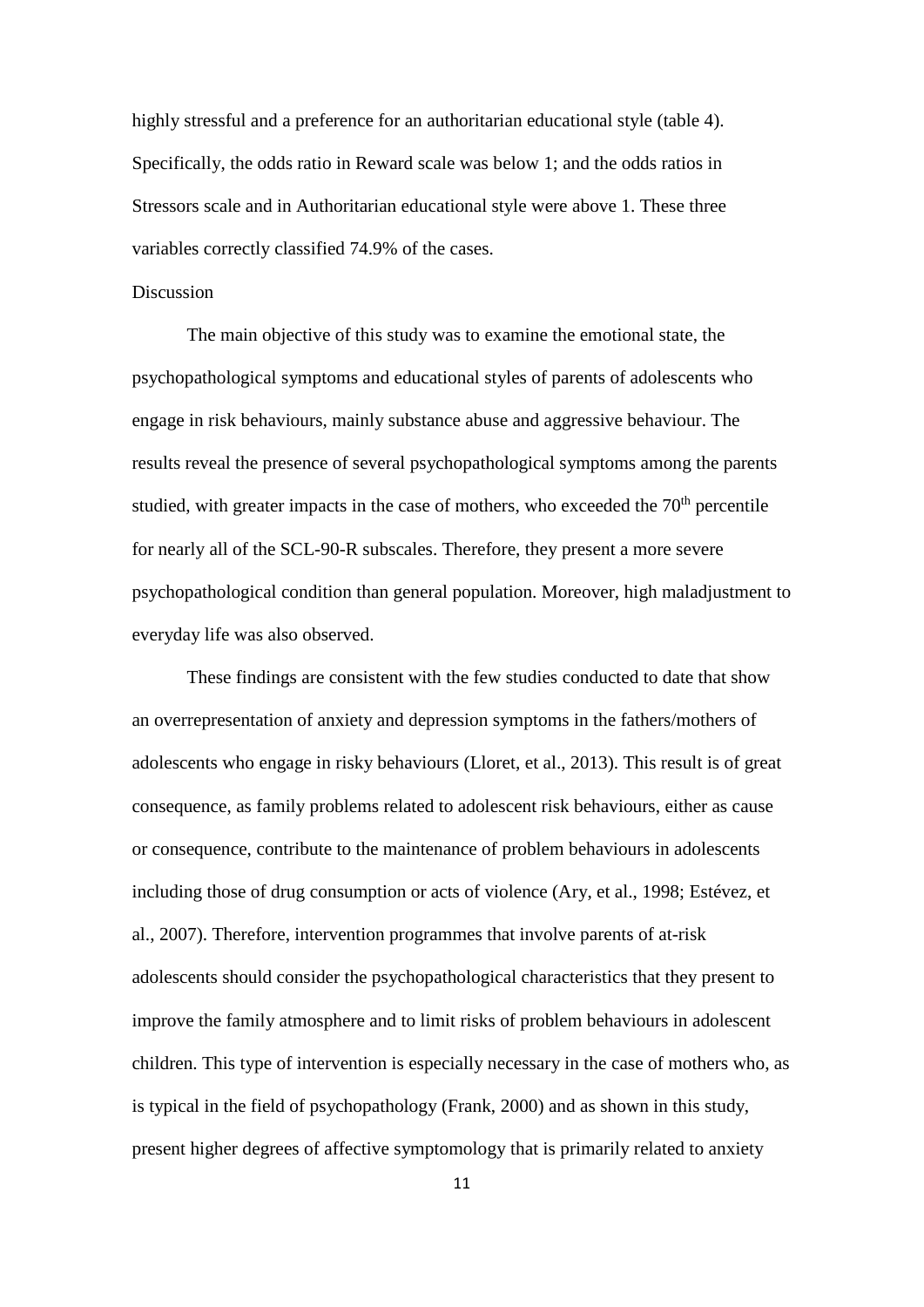and depression. Interventions with these mothers in prevention programmes with adolescents are likely more accurate than the general treatments that many of them may be receiving in primary health care or mental health centres in response to the symptoms they present.

Regarding the educational styles observed in these parents, the results show that those parents who use more authoritative educational styles present fewer psychopathological symptoms, both in the case of fathers and mothers. Nonetheless, authoritarian and permissive educational styles relate to more severe psychopathological symptoms and to higher levels of maladjustment to everyday life. Several of these parents develop inappropriate strategies for coping with these family conditions, as demonstrated by other authors (Ary, et al., 1998; Parker & Benson, 2004). Given the importance of creating an adequate family atmosphere and efficient communication strategies between family members for the development of protective factors (Cava, et al., 2008; Jiménez, 2011), the development of proper educational styles and effective communication strategies in the context of the family must also be emphasised in intervention programmes that involve such parents.

Another relevant finding derived from this study is the relationship between parents' perceptions of their parental role (stressful or rewarding) and the psychopathological state and levels of maladjustment to everyday life. Therefore, intervention programmes should develop strategies for minimizing perceptions of parental roles as stressful and for maximizing feelings of parental reward. In this sense, it should not be forgotten that in this study, perceptions of the parental role as stressful, lacking feelings of reward and the use of permissive and authoritarian educational styles are identified as some of the main variables that predict the severity of psychopathological and maladjustment symptoms.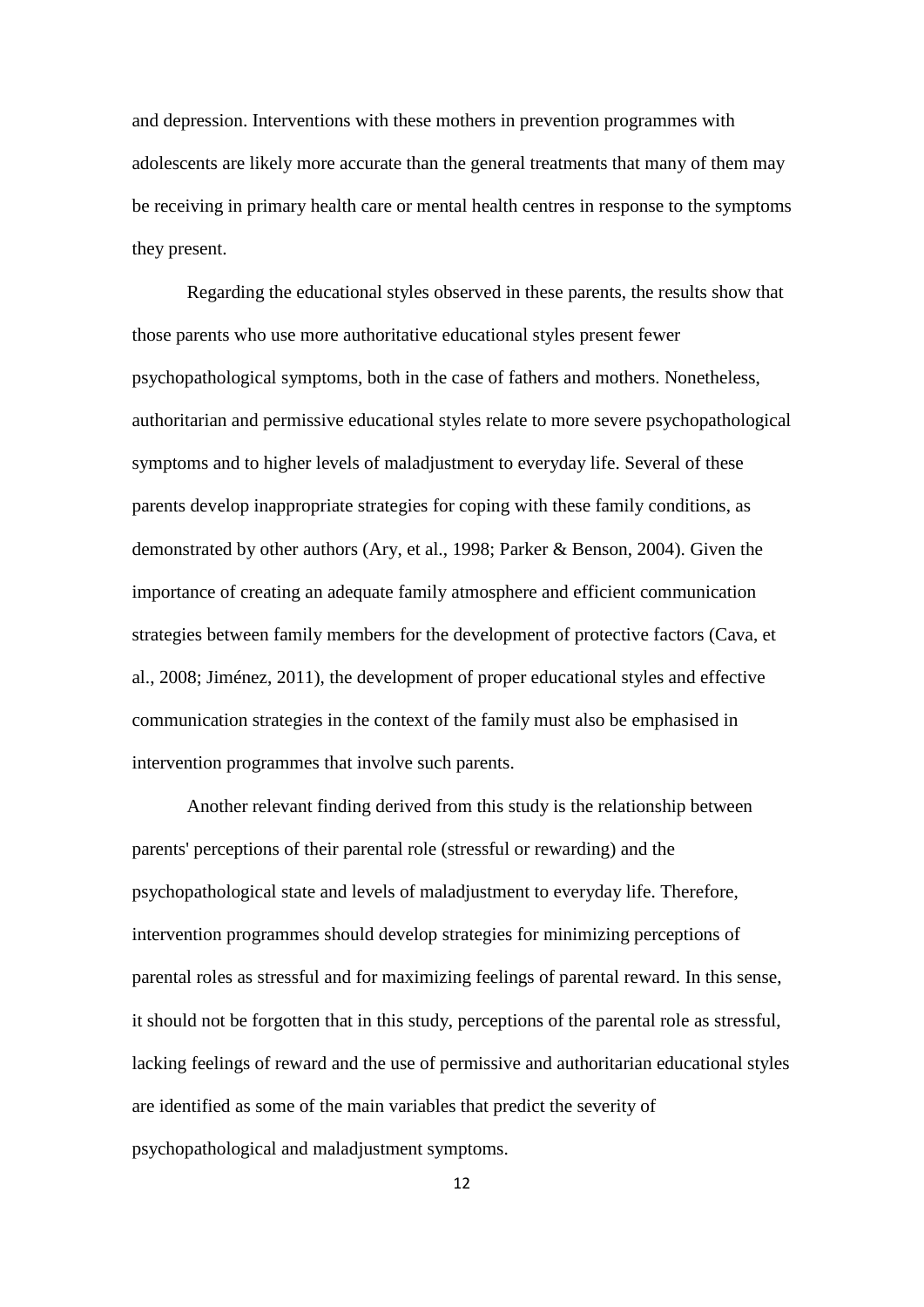Additionally, the prediction analysis developed shows that the acquisition of secondary education is associated with symptom severity. While limited data are available on this issue, a possible explanatory hypothesis derived from clinical experience with these parents may be related to greater expectations regarding childcare in these cases relative to those characterised by primary education. In any case, this is merely a hypothesis to be tested in future studies.

This research study presents some limitations. First, this is a descriptive study that covers a specific sample of parents who are seeking assistance in two specific prevention programmes. It would be beneficial for researchers to study broader samples that are representative of other types of intervention programmes. Second, due to their descriptive nature, our results do not allow one to analyse causal relationships between the studied variables. It is necessary to develop longitudinal studies that reveal the causal relationships between psychopathological symptoms observed in the family, perceived levels of parental stress, educational styles developed and risk behaviours among adolescents in the sample. This would make it possible to establish preventive guidelines that are directed at developing protective factors and at limiting risk factors.

In any case, the contribution of this study is to provide information on phenomena that have been studied little to date: psychopathological symptoms observed in many parents of adolescents who engage in risky behaviours and their relationships with perceptions of parental roles and educational styles used. The results highlight the need to establish intervention programmes for the parents of such adolescents for the combined purpose of attenuating psychopathological symptoms and of teaching educational styles and more appropriate coping strategies in response to conflict situations with one's children so that parents can view their role as parents as more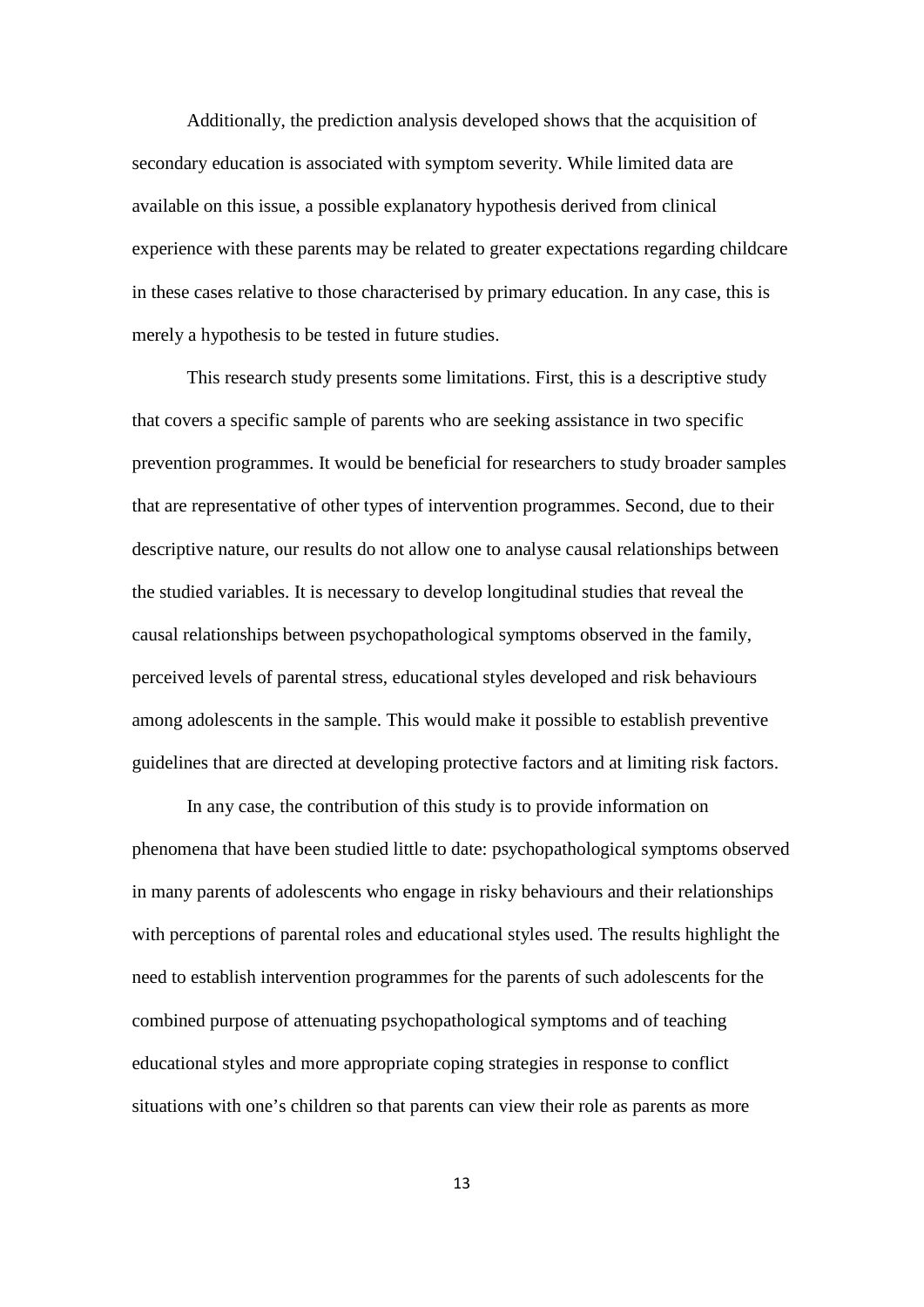rewarding. These intervention programmes should include components that address the specific parents' problems detected in this study.

# Acknowledgments

The authors wish to thank the technical teams of the Suspertu (Fundación Proyecto Hombre Navarra) and Hirusta (Gizakia Foundation) programmes for assisting in the evaluation of the study sample.

Authors have no conflict of interest.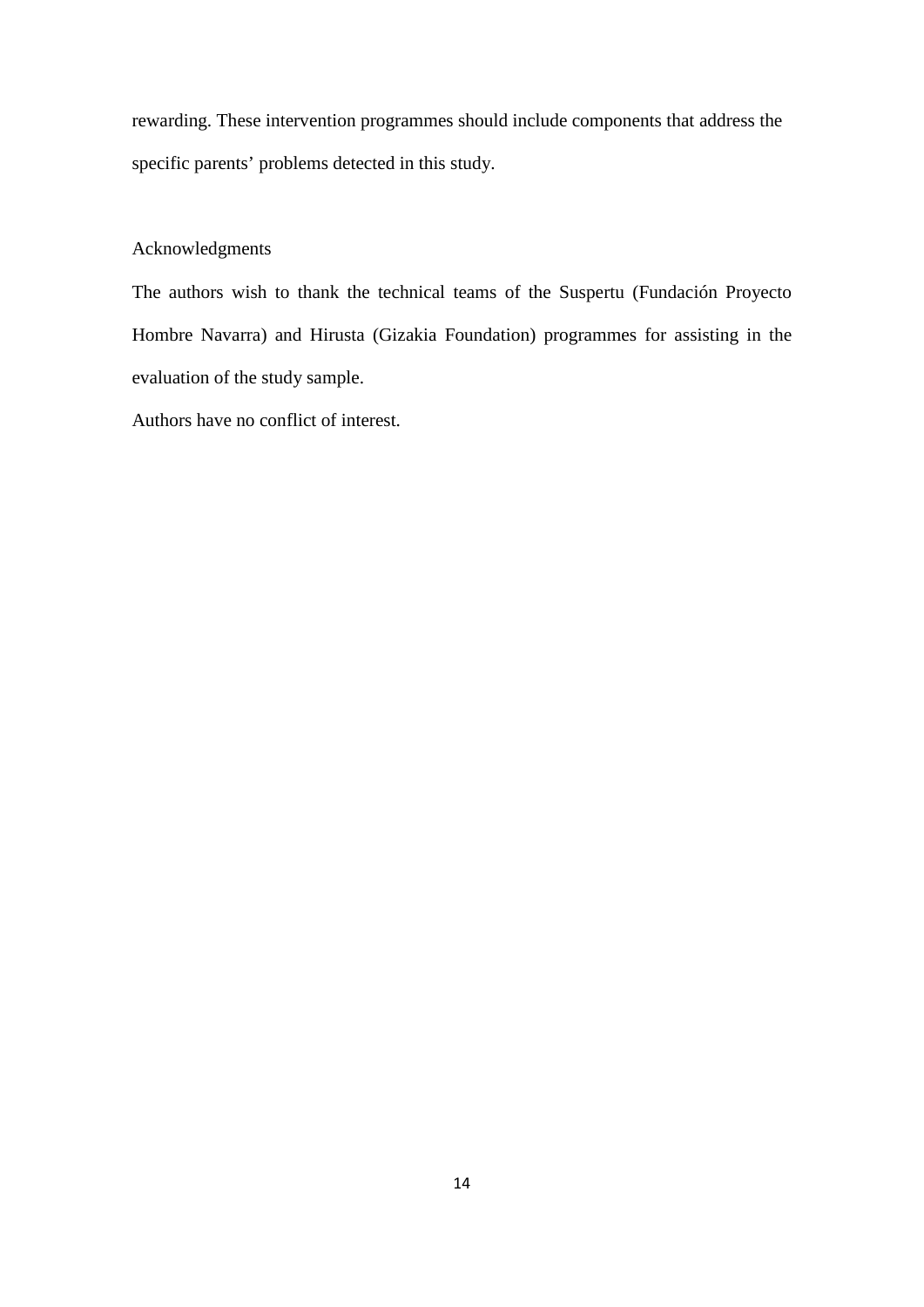References

- Arranz, E., Oliva, A., Olabarrieta, F., & Antolín, L. (2010). Análisis comparativo de las nuevas estructuras familiares como contextos potenciadores del desarrollo psicológico infantil [Comparative analysis of new family structures as enhancing contexts of children's psychological development]. *Infancia y aprendizaje, 33*(4), 503-513.
- Ary, D. V., Duncan, T. E., Biglan, A., Metzler, C. W., Noell, J. W., & Smolkowski, D. (1998). Development of Adolescent Problem Behaviour. *Journal of Abnormal Child Psychology, 13*(3), 16-26.
- Berry, J. O., & Jones, W. H. (1995). The Parental Stress Scale: Initial psychometric evidence. *Journal of Social and Personal Relationships, 12*, 463-472.
- Burkhart, G. (2011). Environmental drug prevention in the EU. Why is it so unpopular? *Adicciones, 23*(2), 87-100.
- Cava, M. J., Murgui, S., & Musitu, G. (2008). Diferencias en factores de protección del consumo de sustancias en la adolescencia temprana y media [Differences in protective factors of substance use in early and middle adolescence]. *Psicothema, 20*(3), 389-395.
- Comas, D. (2004). *Adolescentes en Hirusta: resultados de una evaluación* [Teenagers in Hirusta: evaluation results]. Bilbao: Fundación Gizakia.
- Derogatis, L. (1975). Symptom Checklist-90-Revised (SCL-90-R). *Minneapolis, MN: NCS Assessments*.
- Echeburúa, E., Corral, P., & Fernandez-Montalvo, J. (2000). Escala de inadaptación (EI): Propiedades psicométricas en contextos clínicos [Maladjustment Scale: Psychometric properties in clinical settings]. *Análisis y Modificación de Conducta, 26*(107), 325-340.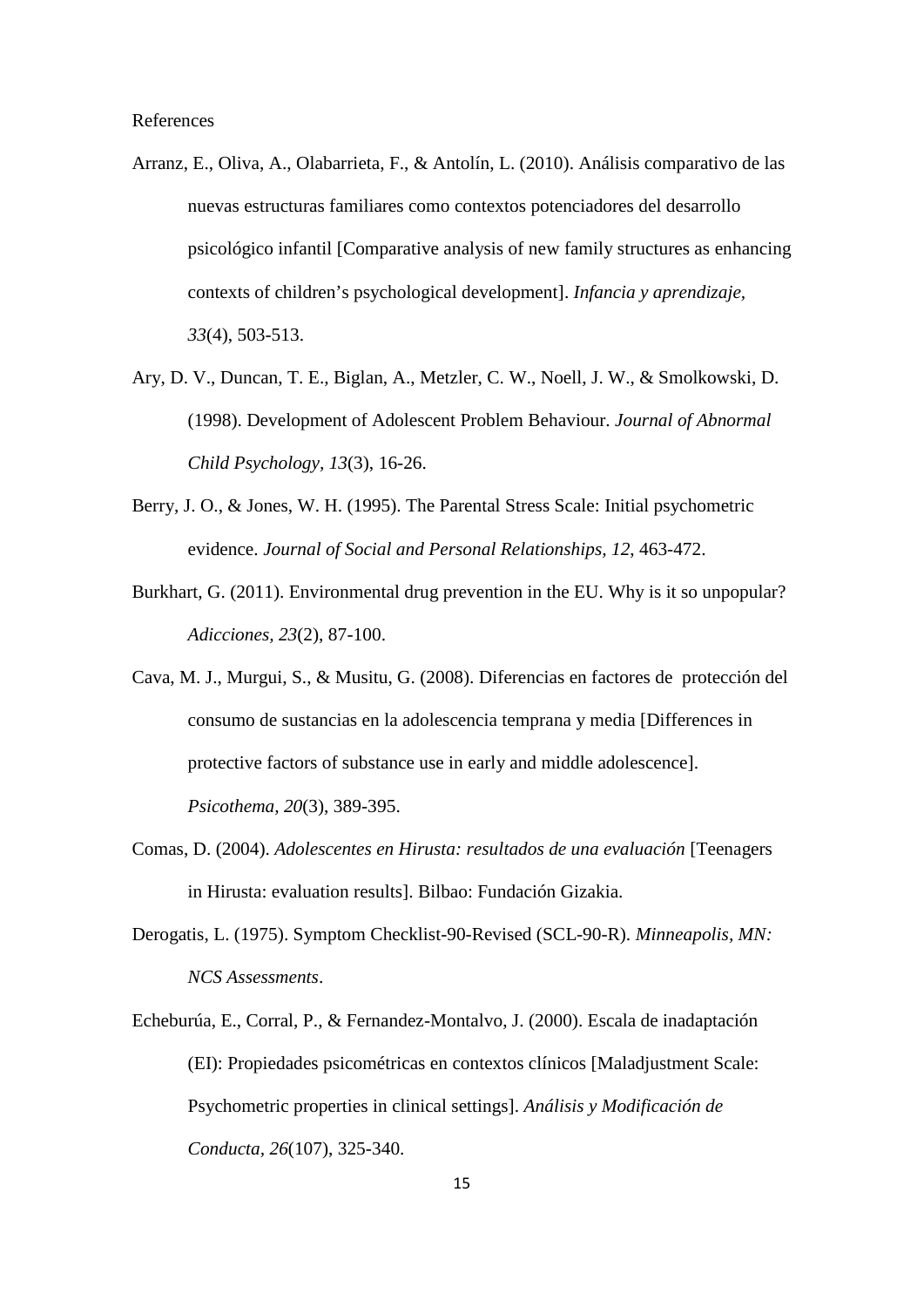- Espiritu, R., Huizinga, D., Crawford, A., & Loeber, R. (2001). Epidemiology of selfreported delinquency. In R. Loeber & D. Farrington (Eds.), *Child delinquents: Development, intervention, and service needs*. Thousand Oaks, CA: SAGE Publications.
- Estévez, E., Jiménez, T., & Musitu, G. (2007). *Relaciones entre padres e hijos adolescentes* [Relationships between parents and adolescent children]. Valencia: Nau Llibres.
- European Monitoring Centre for Drugs and Drug Addiction. (2015a). Hirusta: Preventive Support Programme for Teenagers and their Families. In European Monitoring Centre for Drugs and Drug Addiction (Ed.), *Exchange on Drug Demand Reduction Action (EDDRA)*. Retrieved May 7, 2015, from: http://www.emcdda.europa.eu/html.cfm/index52035EN.html?project\_id=2916& tab=overview.
- European Monitoring Centre for Drugs and Drug Addiction. (2015b). SUSPERTU: Adolescent Support Programme. In European Monitoring Centre for Drugs and Drug Addiction (Ed.), *Exchange on Drug Demand Reduction Action (EDDRA)*. Retrieved May 7, 2015, from:

http://www.emcdda.europa.eu/html.cfm/index52035EN.html?project\_id=953&t ab=overview.

- Farrington, D. P., Lambert, S., & West, D. J. (1998). Criminal Careers of Two Generations of Family Members in the Cambridge Study in Delinquent Development. *Studies on Crime and Crime Prevention, 7*(1), 85-106.
- Frank, E. (2000). *Gender and its effects on psychopathology*. Washington: American Psychiatric Publishing.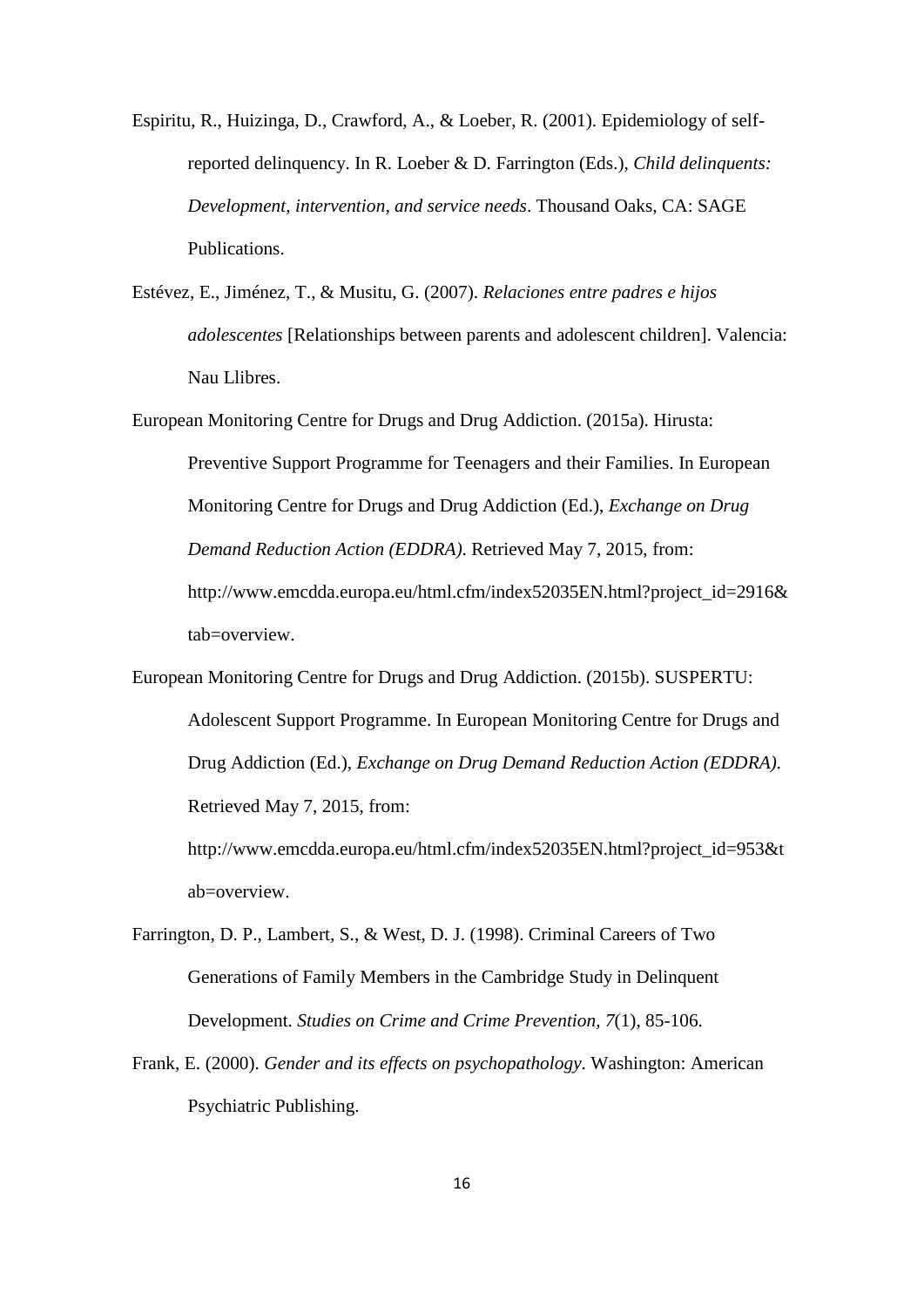- Jiménez, T. I. (2011). Autoestima de riesgo y protección: una mediación entre el clima familiar y el consumo de sustancias en adolescentes [Risk and protective selfesteem: A mediational role between family environment and substance use in adolescents]. *Psychosocial Intervention, 20*(1), 53-61.
- Kempf-Leonard, K., Chesney-Lind, M., & Hawkins, D. (2001). Ethnicity and gender issues. In R. Loeber & D. Farrington (Eds.), *Child delinquents: Development, intervention, and service needs* (pp. 242-271). Thousand Oaks, CA: SAGE Publications.
- Krohn, M., Thornberry, T., Rivera, C., & Blanc, M. (2001). Later delinquency careers. In R. Loeber & D. Farrington (Eds.), *Child delinquents: Development, intervention, and service needs* (pp. 67-95). Thousand Oaks, CA: SAGE Publications.
- Lloret, D., Espada, J. P., Cabrera, V., & Burkhart, G. (2013). Prevención familiar del consumo de drogas en Europa: una revisión crítica de los programas contenidos en EDDRA [Family prevention of drug use in Europe: A critical review of EDDRA programs]. *Adicciones, 25*(3), 226-234.
- Loeber, R., & Farrington, D. (1998). *Serious and violent juvenile offenders: Risk factors and successful interventions*. Thousand Oaks, CA: Sage Publications.
- Luengo, M. A., Romero, E., Gómez-Fragüela, J. A., Guerra, A., & Lence, M. (2008). *La prevención del consumo de drogas. Análisis y evaluación de un programa* [Prevention of drug use. Analysis and evaluation of a program]. Madrid: Ministerio de Educación y Cultura.
- López, S., & Rodríguez-Arias, J. L. (2012). Factores de riesgo y de protección en el consumo de drogas y la conducta antisocial en adolescentes y jóvenes españoles [Risk and protective factors for drug use and antisocial behavior in Spanish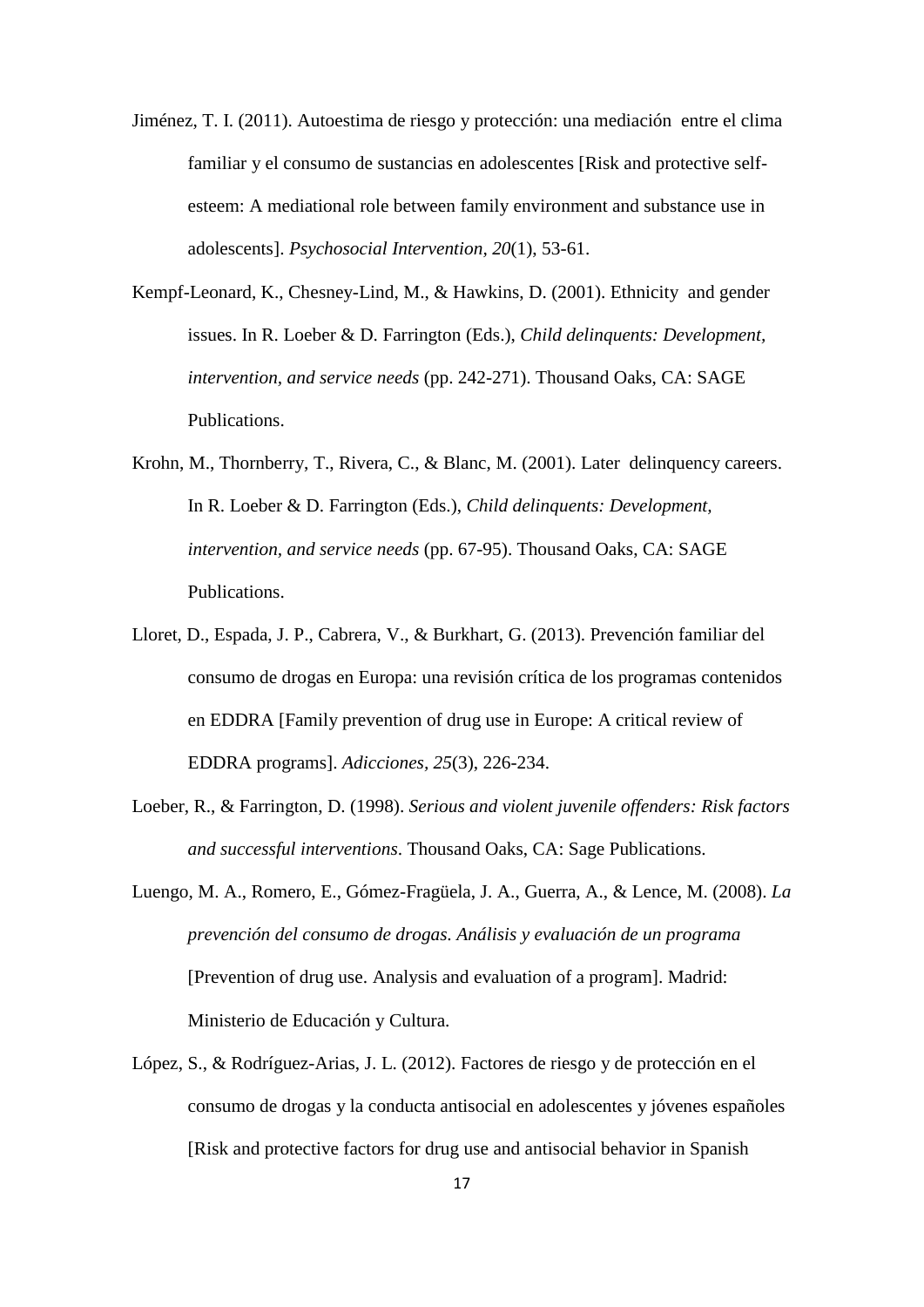adolescents and young people]. *International Journal of Psychological Research, 5*, 5-13.

- Oronoz, B., Alonso-Arbiol, I., & Balluerka, N. (2007). A Spanish adaptation of the Parental Stress Scale. *Psicothema, 19*(4), 687-692.
- Parker, J. S., & Benson, M. J. (2004). Parent-adolescent relations and adolescent functioning: self-esteem, substance abuse, and delinquency. *Adolescence, 39*, 519-531.
- Robinson, C. C., Mandleco, B., Olsen, S. F., & Hart, C. H. (1995). Authoritative, authoritarian, and permissive parenting practices: Development of a new measure. *Psychological Reports, 77*, 819-830.
- Robinson, C. C., Mandleco, B., Olsen, S. F., & Hart, C. H. (2001). Parenting Styles and Dimensions Questionnaire (PSDQ). In J. Touliatos, B. F. Perlmutter & G. W. Holden (Eds.), *Handbook of family measurements techniques* (Vol. 2, pp. 188- 189). Thousand Oaks: Sage Publications.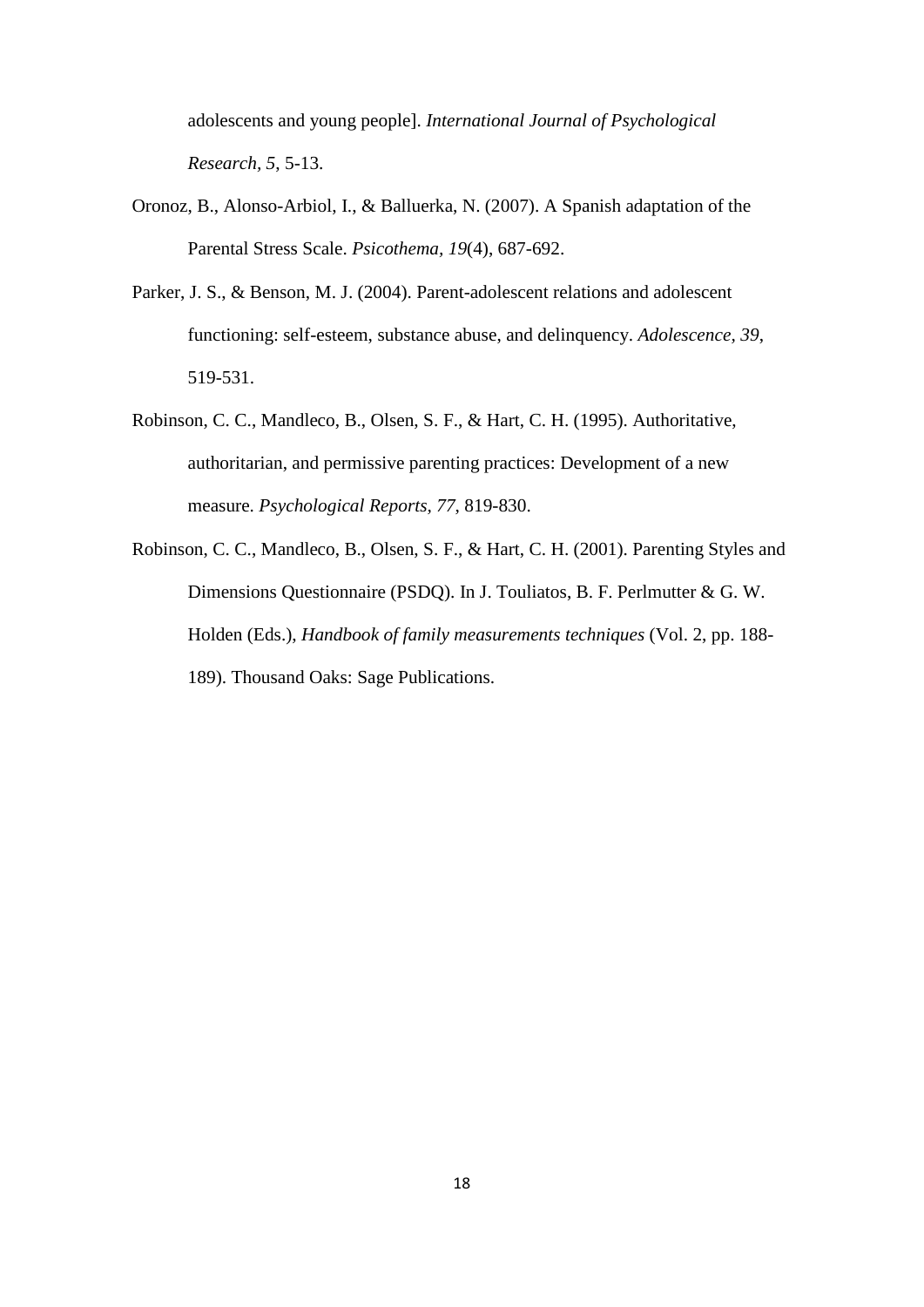|                             | <b>Total</b>     |        | <b>Fathers</b>   |        | <b>Mothers</b>   |        |              |                  |
|-----------------------------|------------------|--------|------------------|--------|------------------|--------|--------------|------------------|
|                             | $(N = 374)$      |        | $(n = 169)$      |        | $(n = 205)$      |        | t(d.f.)      | $\boldsymbol{p}$ |
|                             | $\boldsymbol{M}$ | (s.d.) | $\boldsymbol{M}$ | (s.d.) | $\boldsymbol{M}$ | (s.d.) |              |                  |
| Age                         | 48.8             | 5.7    | 50.5             | 5.3    | 47.3             | 5.5    | 5.5(353)     | < 0.001          |
|                             | $\boldsymbol{N}$ | (%)    | $\boldsymbol{N}$ | (%)    | $\boldsymbol{n}$ | (%)    | $X^2$ (d.f.) | $\boldsymbol{p}$ |
| <b>Education</b>            | 365              |        | 164              |        | 201              |        |              |                  |
| Primary                     | 86               | 23.6%  | 43               | 26.2%  | 43               | 21.4%  |              |                  |
| Secondary                   | 161              | 44.1%  | 63               | 38.4%  | 98               | 48.8%  | 3.9(2)       | .140             |
| University                  | 118              | 32.3%  | 58               | 35.4%  | 60               | 29.9%  |              |                  |
| <b>Employment situation</b> | 358              |        | 160              |        | 198              |        |              |                  |
| Homemaker                   | 30               | 8.4%   | 3                | 1.9%   | 27               | 13.6%  |              |                  |
| Employed                    | 291              | 81.3%  | 139              | 86.9%  | 152              | 76.8%  | 27.3(3)      | < 0.001          |
| Unemployed                  | 26               | 7.3%   | 8                | 5.0%   | 18               | 9.1%   |              |                  |
| Retired                     | 11               | 3.1%   | 10               | 6.3%   | 1                | 0.5%   |              |                  |
| <b>Type of family</b>       | 370              |        | 166              |        | 204              |        |              |                  |
| Family of origin            | 260              | 70.3%  | 125              | 75.3%  | 135              | 66.2%  |              |                  |
| Reconstituted family father | 5                | 1.4%   | 3                | 1.8%   | $\overline{2}$   | 1.0%   |              |                  |
| Reconstituted family mother | 16               | 4.3%   | 4                | 2.4%   | 12               | 5.9%   | 29.1(5)      | < .001           |
| Single father               | 18               | 4.9%   | 13               | 7.8%   | 5                | 2.5%   |              |                  |
| Single mother               | 55               | 14.9%  | 10               | 6.0%   | 45               | 22.1%  |              |                  |
| Other                       | 16               | 4.3%   | 11               | 6.6%   | 5                | 2.5%   |              |                  |
| Living with the child       | 371              |        | 167              |        | 204              |        |              |                  |
| Yes                         | 353              | 95.1%  | 154              | 92.2%  | 199              | 97.5%  | 5.7(1)       | .017             |

Table 1 *Comparison between socio-demographic variables*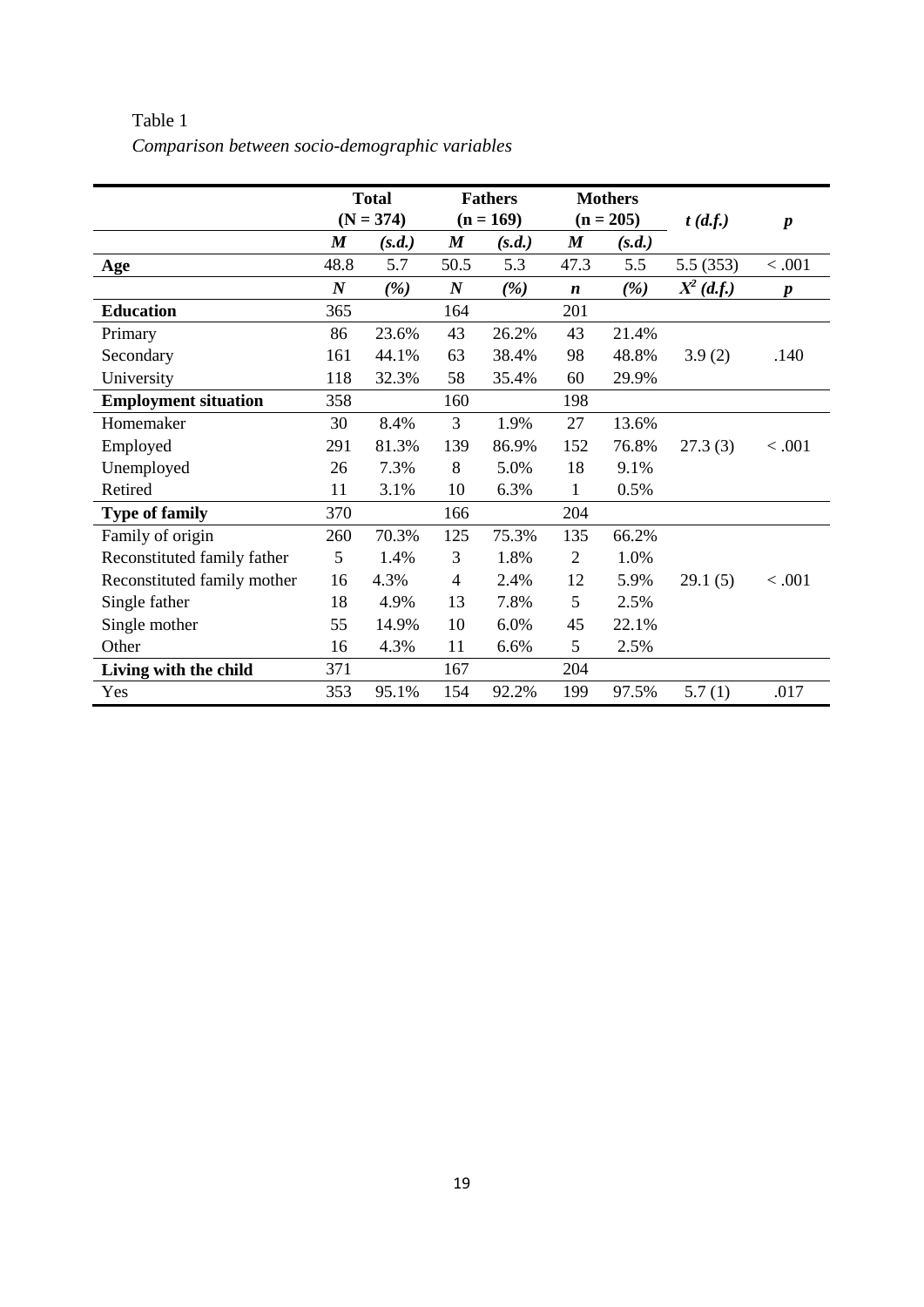|                                          | <b>Total</b>     |        | <b>Fathers</b>   |        | <b>Mothers</b>   |        |             |                  |
|------------------------------------------|------------------|--------|------------------|--------|------------------|--------|-------------|------------------|
|                                          | $(N = 374)$      |        | $(n = 169)$      |        | $(n = 205)$      |        |             |                  |
|                                          | $\boldsymbol{M}$ | (s.d.) | $\boldsymbol{M}$ | (s.d.) | $\boldsymbol{M}$ | (s.d.) | t(d.f.)     | $\boldsymbol{p}$ |
| <b>Educational styles</b>                |                  |        |                  |        |                  |        |             |                  |
| Authoritative                            | 40.14            | 6.67   | 38.78            | 6.59   | 41.27            | 6.53   | 3.66(372)   | < .001           |
| Authoritarian                            | 16.70            | 3.50   | 16.56            | 3.28   | 16.82            | 3.68   | 0.74(372)   | .462             |
| Permissive                               | 21.44            | 3.76   | 20.66            | 3.41   | 22.08            | 3.92   | 3.68(369)   | < .001           |
| <b>Parental stress</b>                   | 34.65            | 6.80   | 33.88            | 6.71   | 35.29            | 6.82   | 2.01(372)   | .045             |
| Rewards                                  | 16.72            | 4.69   | 16.78            | 4.83   | 16.66            | 4.58   | 0.24(372)   | .810             |
| <b>Stressors</b>                         | 19.65            | 5.32   | 19.04            | 5.03   | 20.15            | 5.51   | 2.03(372)   | .043             |
| Psychopathological symptoms <sup>1</sup> |                  |        |                  |        |                  |        |             |                  |
| Somatisation                             | 61.92            | 31.21  | 58.25            | 33.86  | 64.93            | 28.59  | 2.03(325.6) | .043             |
| Obsession-Compulsion                     | 63.53            | 30.87  | 55.20            | 33.36  | 70.35            | 26.88  | 4.74(316.3) | < .001           |
| Interpersonal sensitivity                | 61.33            | 31.39  | 56.32            | 33.46  | 65.44            | 29.03  | 2.77(330.9) | .006             |
| Depression                               | 66.79            | 30.93  | 59.77            | 33.06  | 72.54            | 27.86  | 3.97(325.3) | < .001           |
| Anxiety                                  | 63.68            | 29.04  | 58.27            | 30.33  | 68.10            | 27.21  | 3.25(337.1) | .001             |
| Hostility                                | 63.06            | 29.89  | 59.20            | 30.67  | 66.22            | 28.93  | 2.26(369)   | .024             |
| Phobic anxiety                           | 34.74            | 34.63  | 30.66            | 33.59  | 38.08            | 35.20  | 2.06(369)   | .040             |
| Paranoid ideation                        | 53.42            | 31.63  | 47.49            | 32.30  | 58.28            | 30.30  | 3.31(369)   | .001             |
| Psychoticism                             | 56.15            | 34.37  | 50.64            | 37.02  | 60.66            | 31.43  | 2.77(326.7) | .006             |
| Global severity index                    | 65.52            | 31.58  | 58.75            | 34.15  | 71.06            | 28.20  | 3.73(321.3) | < .001           |
| Positive symptom distress index          | 47.75            | 29.19  | 40.72            | 27.56  | 53.51            | 29.29  | 4.30(369)   | < .001           |
| Positive symptom total                   | 70.27            | 30.31  | 64.52            | 32.94  | 74.97            | 27.17  | 3.29(320.9) | .001             |
| <b>Maladjustment scale</b>               |                  |        |                  |        |                  |        |             |                  |
| Work/studies                             | 2.07             | 1.35   | 1.90             | 1.30   | 2.22             | 1.37   | 2.3(370)    | .024             |
| Social life                              | 1.93             | 1.29   | 1.72             | 1.26   | 2.09             | 1.29   | 2.8(360.8)  | .005             |
| Free time                                | 2.37             | 1.38   | 2.19             | 1.31   | 2.53             | 1.42   | 2.4(372)    | .018             |
| Partner relationship                     | 2.49             | 1.33   | 2.47             | 1.31   | 2.50             | 1.35   | 0.21(370)   | .830             |
| Family life                              | 2.72             | 1.29   | 2.56             | 1.21   | 2.85             | 1.34   | 2.2(370)    | .031             |
| Global item                              | 2.74             | 1.15   | 2.54             | 1.10   | 2.90             | 1.17   | 3.0 (370)   | .003             |
| Total                                    | 14.19            | 6.12   | 13.33            | 5.81   | 14.90            | 6.30   | 2.49 (372)  | .013             |

Table 2 *Comparison between mothers and fathers according to the studied variables*

1 Percentiles according to general population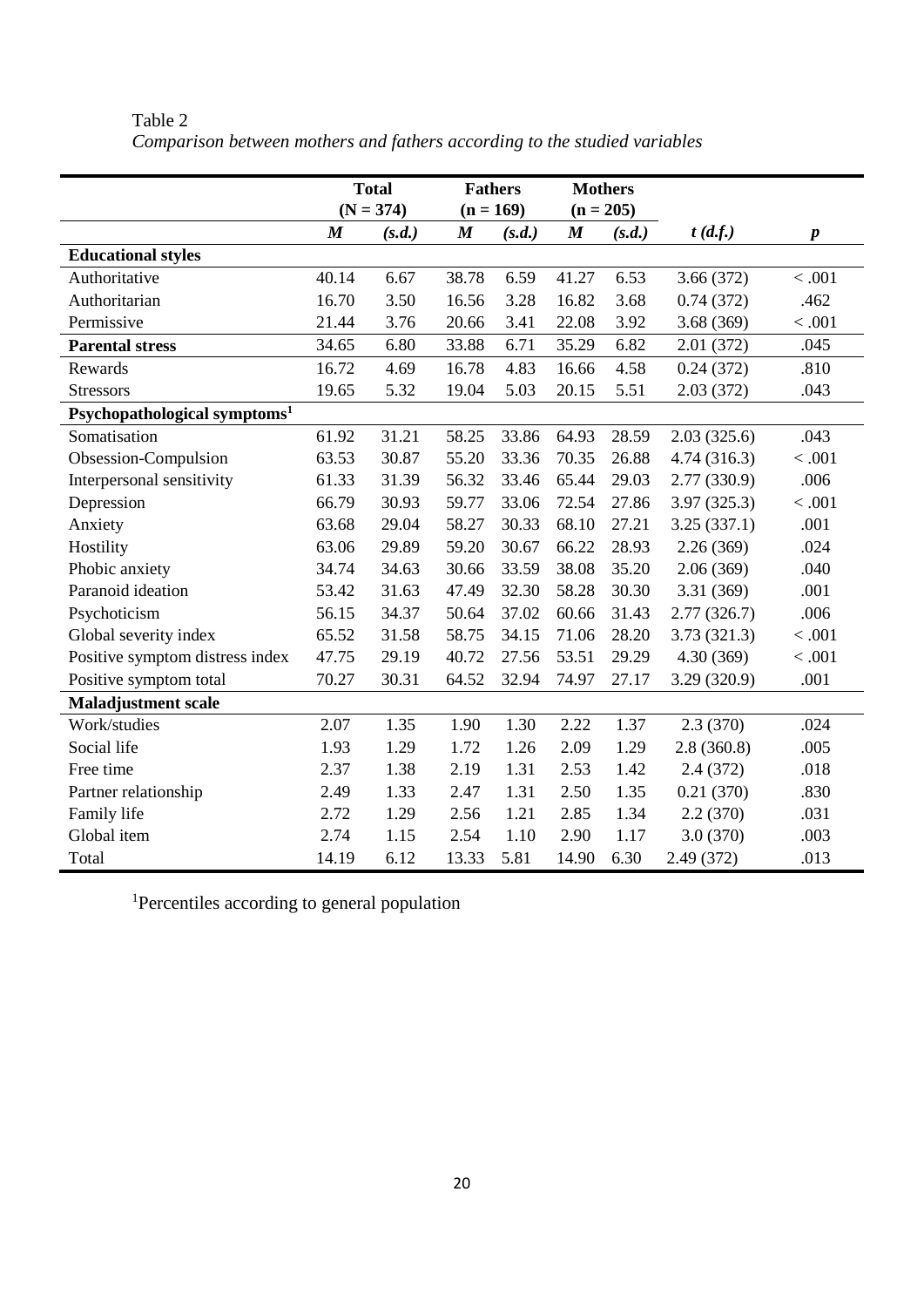|                              |                      |                  |      | <b>Educational styles</b> |              |                  |                  |                  |                  | <b>Parental stress</b> |                  |                        |
|------------------------------|----------------------|------------------|------|---------------------------|--------------|------------------|------------------|------------------|------------------|------------------------|------------------|------------------------|
|                              | <b>Authoritative</b> |                  |      | Permissive                |              | Authoritarian    |                  | <b>Rewards</b>   |                  | <b>Stressors</b>       |                  | <b>Parental stress</b> |
| <b>Fathers</b>               | r                    | $\boldsymbol{p}$ | r    | $\boldsymbol{p}$          | r            | p                | r                | $\boldsymbol{p}$ | r                | $\boldsymbol{p}$       | r                | $\boldsymbol{p}$       |
| Somatisation                 | $-.112$              | .148             | .324 | $<.001$                   | .366         | < .001           | $-.111$          | .154             | .335             | < 0.001                | .177             | .022                   |
| Obsession-<br>Compulsion     | $-.184$              | .017             | .452 | $<.001$                   | .350         | < 0.001          | $-.304$          | < .001           | .459             | $<.001\,$              | .277             | $<.001$                |
| Interpersonal<br>sensitivity | $-.137$              | .077             | .343 | < .001                    | .297         | < 0.001          | $-.205$          | .008             | .328             | < 0.001                | .197             | .011                   |
| Depression                   | $-.133$              | .085             | .384 | < .001                    | .322         | < 0.001          | $-.359$          | < .001           | .514             | < 0.001                | .307             | < 0.001                |
| Anxiety                      | $-.149$              | .054             | .393 | < .001                    | .320         | < 0.001          | $-.358$          | < .001           | .504             | < .001                 | .290             | $<.001$                |
| Hostility                    | $-.221$              | .004             | .325 | < .001                    | .427         | < .001           | $-.257$          | .001             | .371             | < 0.001                | .313             | < .001                 |
| Phobic anxiety               | $-.108$              | .165             | .288 | < .001                    | .126         | .104             | $-.118$          | .130             | .226             | .003                   | .081             | .296                   |
| Paranoid ideation            | $-.265$              | .001             | .240 | .002                      | .250         | .001             | $-.156$          | .043             | .314             | < .001                 | .174             | .025                   |
| Psychoticism                 | $-.210$              | .006             | .354 | < .001                    | .285         | < .001           | $-.187$          | .016             | .435             | < 0.001                | .236             | .002                   |
| <b>GSI</b>                   | $-.162$              | .036             | .443 | < .001                    | .397         | < .001           | $-.305$          | < .001           | .471             | < .001                 | .283             | < .001                 |
| <b>PSDI</b>                  | $-.031$              | .688             | .360 | < .001                    | .261         | < .001           | $-.304$          | < .001           | .364             | < .001                 | .193             | .012                   |
| <b>PST</b>                   | $-.185$              | .017             | .386 | < .001                    | .382         | < 0.001          | $-.255$          | .001             | .444             | < 0.001                | .274             | < .001                 |
| Maladjustment scale          | $-.121$              | .118             | .311 | < .001                    | .248         | .001             | $-.383$          | .000             | .451             | .000                   | .233             | .002                   |
| <b>Mothers</b>               | $\mathbf{r}$         | $\boldsymbol{p}$ | r    | $\boldsymbol{p}$          | $\mathbf{r}$ | $\boldsymbol{p}$ | $\boldsymbol{r}$ | $\boldsymbol{p}$ | $\boldsymbol{r}$ | $\boldsymbol{p}$       | $\boldsymbol{r}$ | $\boldsymbol{p}$       |
| Somatisation                 | $-.054$              | .446             | .231 | .001                      | .220         | .002             | $-.145$          | .038             | .292             | < .001                 | .177             | .011                   |
| Obsession-<br>Compulsion     | $-.101$              | .149             | .357 | $<.001$                   | .242         | < 0.001          | $-.219$          | .002             | .356             | < 0.001                | .256             | $<.001$                |
| Interpersonal<br>sensitivity | $-.125$              | .075             | .286 | < .001                    | .300         | < 0.001          | $-.226$          | .001             | 248              | < .001                 | .098             | .165                   |
| Depression                   | $-.069$              | .330             | .332 | < .001                    | .233         | .001             | $-0.319$         | < .001           | .331             | < 0.001                | .162             | .021                   |
| Anxiety                      | $-.079$              | .264             | .271 | < .001                    | .279         | < .001           | $-.229$          | .001             | .370             | < .001                 | .209             | .003                   |

Hostility -.143 .041 .304 < .001 .410 < .001 -.270 < .001 .375 < .001 .202 .004 Phobic anxiety -.072 .308 .282 < .001 .311 < .001 -.039 .582 .187 .007 .144 .040 Paranoid ideation -.095 .178 .229 .001 .270 < .001 -.097 .169 .301 < .001 .161 .022 Psychoticism -.141 .044 .321 < .001 .333 < .001 -.209 .003 .299 < .001 .152 .030 GSI -.069 .324 .314 < .001 .273 < .001 -.263 < .001 .390 < .001 215 .002 PSDI .075 .283 .299 < .001 .137 .051 -.159 .023 .201 .004 .033 .640 PST -.144 .039 .305 < .001 .303 < .001 -.264 < .001 .393 < .001 .238 .001 Maladjustment scale -.124 .077 .267 < .001 .173 .013 -.246 .000 .325 .000 .253 .000

Table 3 *Correlation between educational styles and parental stress and the severity of psychopathological symptoms and degree of maladjustment to everyday life*